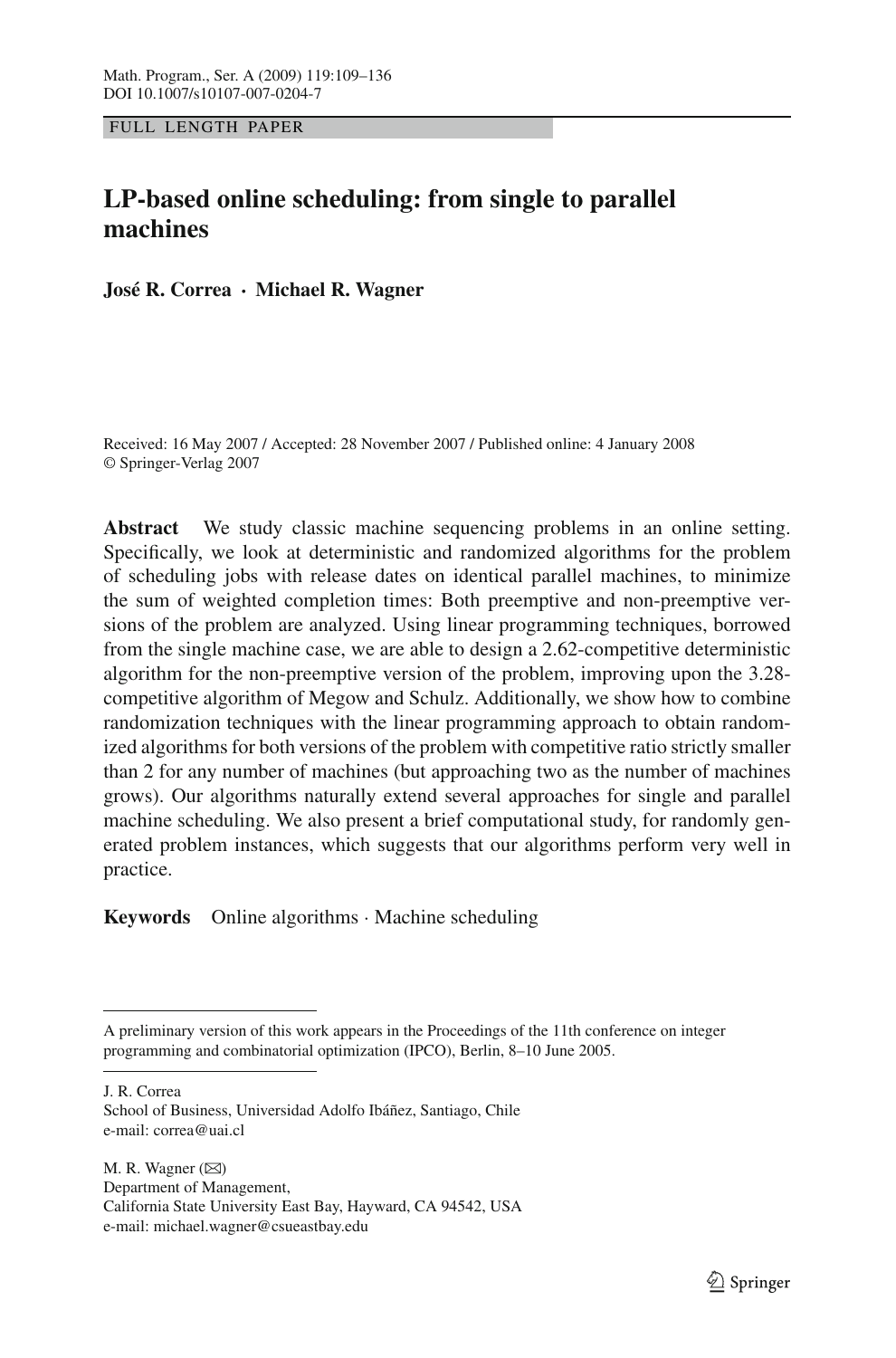## **1 Introduction**

We study online versions of classic parallel machine scheduling problems. Given a set of jobs  $N = \{1, \ldots, n\}$ , where each job *j* has a processing time  $p_i > 0$ , a weight  $w_j > 0$  and a release date  $r_j \geq 0$ , we want to process these jobs on *m* identical machines.We consider both non-preemptive and preemptive versions; in the latter case, a job being processed may be interrupted and resumed later, possibly on a different machine. Letting  $C_i$  be the completion time of job  $j$  in a given schedule, we are interested in minimizing the weighted sum of completion times:  $\sum_{j \in N} w_j C_j$ . As we only consider online problems, jobs are not known until their respective release date. In the scheduling notation of Graham et al. [\[12](#page-26-0)], we consider online versions of  $P|r_j| \sum_j w_j C_j$  and  $P|r_j$ ,  $pmtn| \sum_j w_j C_j$ .

In online optimization we are dealing with limitations on information, in contrast with the limitations on computational power in classic approximation algorithm design. The standard measure of quality of online algorithms is the so-called competitive ratio. Analogous to the approximation guarantee of an algorithm, the competitive ratio is defined to be the worst-case ratio, over all instances, of the cost output by the online algorithm to the optimal offline cost. We shall also say that an online algorithm is *c*-competitive if, for any instance, the cost output by the online algorithm is at most *c* times the optimal offline cost. We may alternatively define the competitive ratio of an online algorithm as the infimum of all values *c*, for which the algorithm is *c*-competitive. In some situations randomization is a powerful tool to obtain algorithms with better performance ratios. The competitive ratio of a randomized online algorithm is defined as above, except that we replace "the cost output by the online algorithm" by "the *expected* cost output by the online algorithm."

### 1.1 Previous Work

There has been an enormous amount of work on parallel machine scheduling. We do not intend to do a complete review of results in the area and restrict our attention to some of the most relevant literature on online scheduling problems directly related to the matter of this paper.

To the best of our knowledge, the first deterministic online algorithm for  $P|r_j|\sum_j w_jC_j$  was given by Hall et al. [\[13](#page-26-1)]. They design a  $(4 + \varepsilon)$ -competitive algorithm. Prior to this paper, the best-known deterministic algorithms for both  $P|r_j| \sum_j w_j C_j$  and  $P|r_j$ ,  $pmtn| \sum_j w_j C_j$  were recently given by Megow and Schulz [\[17](#page-26-2)] and are 3.28 and 2-competitive, respectively. They also show that the former algorithm has a competitive ratio between 2.78 and 3.28 while the latter analysis is tight.

Considering randomized algorithms, a  $(2.89 + \varepsilon)$ -competitive algorithm for  $P|r_j| \sum w_j C_j$  was obtained by Chakrabarti et al. [\[4](#page-26-3)]. Schulz and Skutella [\[21\]](#page-26-4) give randomized strategies that are 2-competitive for both  $P|r_j$ ,  $pmtn \mid \sum_j w_j C_j$  and  $P|r_j| \sum_j w_j C_j$ . Related results have been obtained by Chekuri et al. [\[5](#page-26-5)] and Phillips et al.  $[18]$ , when the objective is to minimize the average completion time of the sched-ule. In a more restricted setting, Chou et al. [\[6](#page-26-7)] consider the online  $P|r_j| \sum_j w_j C_j$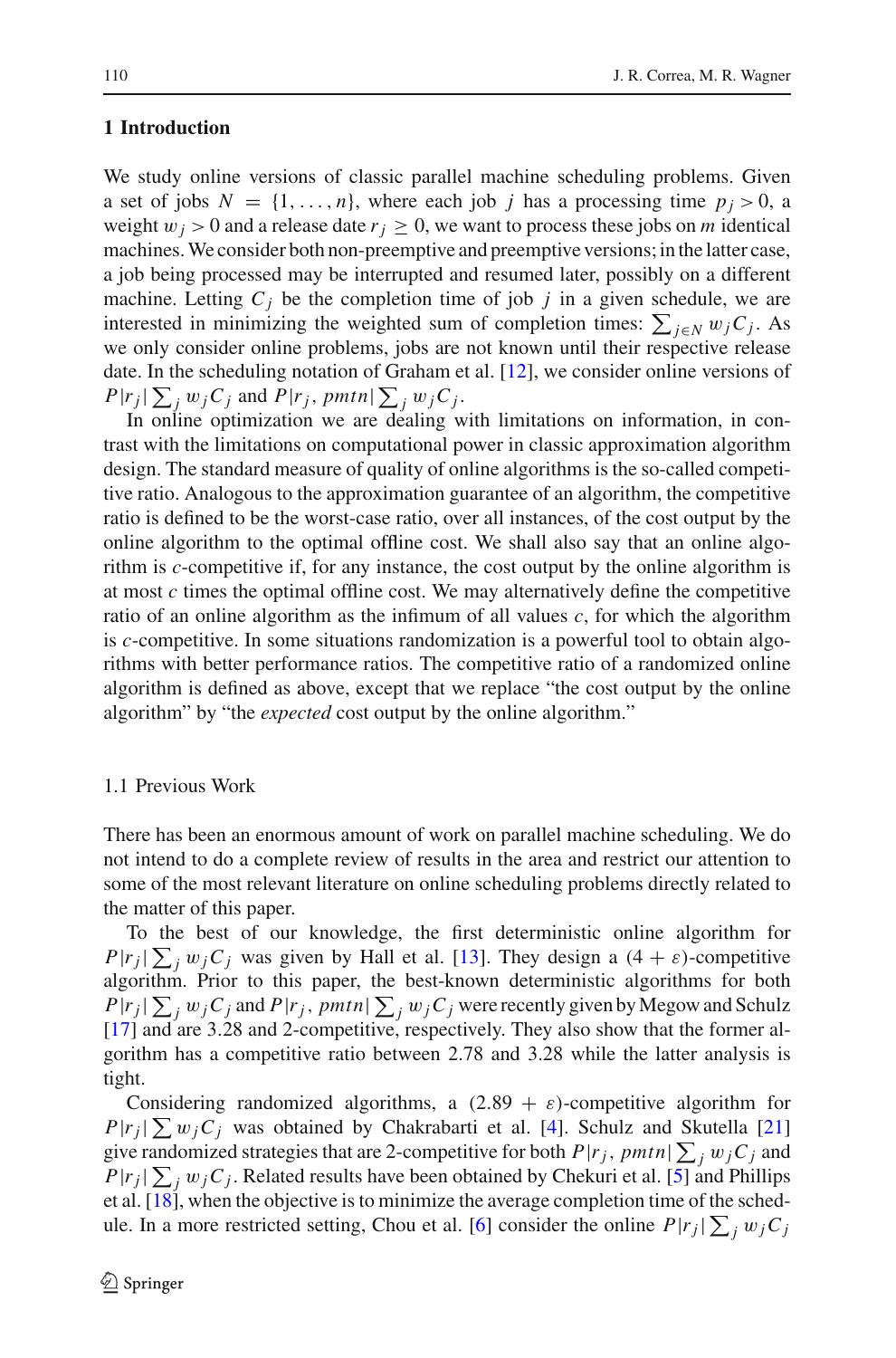with lower and upper bounds on jobs' weights and processing times; the authors prove that the online *weighted shortest processing time* heuristic is asymptotically optimal. They even extend this to the problem  $Q|r_j| \sum_j w_j C_j$ .

We also mention some single machine scheduling results, as our work essentially extends these analyses to the parallel machine case. Using the idea of  $\alpha$ -points and mean-busy-time relaxations, Goemans et al. [\[11](#page-26-8)] designed a deterministic 2.4143-competitive and a randomized 1.6853-competitive algorithm for the online  $1|r_j| \sum_j w_j C_j$ . A similar approach was taken by Schulz and Skutella [\[22](#page-26-9)] to give a randomized  $\frac{4}{3}$ -competitive algorithm for  $1|r_j$ ,  $pmtn \mid \sum_j w_j C_j$ ; Sitters [\[24\]](#page-27-0) gave a 1.56-competitive deterministic algorithm for the same problem. On the other hand, Anderson and Potts [\[3\]](#page-26-10) provide a best possible deterministic online algorithm for  $1|r_j| \sum_j w_j C_j$  which has a competitive ratio of 2. Additionally, Savelsbergh et al. [\[19\]](#page-26-11) perform an extensive computational study of a number of heuristics and approximation algorithms for the offline single machine problem  $1|r_j|\sum_j w_jC_j$ . They conclude that LP-based approximation algorithms for this problem perform very well.

A crucial tool for our paper is list scheduling, where the order in which jobs are processed (on one or many machines) is determined by their priority order in a given list. Perhaps the most well-known list-scheduling rule is Smith's ratio rule [\[26\]](#page-27-1), which schedules jobs on a single machine in non-decreasing order of the ratios  $p_i/w_i$  and is optimal for  $1||\sum w_iC_i$ . The incorporation of release dates into scheduling problems suggests the potential of preemptive list scheduling. For example, in an environment where preemption is allowed, if the highest priority job in a list is unavailable due to a release date constraint, it makes sense to process a lower priority job until the higher priority job is available. Therefore, a preemptive list schedule, where the highest priority *available* jobs are processed, can be appropriate in many cases. We utilize both non-preemptive and preemptive list schedules in this paper. In particular, the idea of creating a parallel machine list schedule by considering a single-machine relaxation is central to our analysis. This idea is implicitly contained in the work of Eastman et al. [\[8](#page-26-12)], and lately has been used extensively as an algorithmic tool [\[5](#page-26-5),[6,](#page-26-7)[13](#page-26-1)[,21](#page-26-4)].

We next discuss the development of the  $\alpha$ -point concept, which we utilize to create preemptive and non-preemptive list schedules for assigning jobs to parallel identical machines. The  $\alpha$ -point of a job is the first point in time that a fraction  $\alpha \in (0, 1]$  of the job's processing requirement has been completed. The idea to list-schedule in the order of jobs' α-points has proven to be a powerful tool. The first heuristic application of α-points is found in de Sousa [\[7\]](#page-26-13). The idea of applying α-points to construct provably good schedules (in the offline setting) was introduced by Phillips et al. [\[18\]](#page-26-6) and by Hall et al. [\[13](#page-26-1)]. Subsequently, the idea to choose  $\alpha$  randomly was investigated by Goemans [\[10](#page-26-14)] and Chekuri et al. [\[5\]](#page-26-5). Additionally, the idea to randomly choose *different* values of  $\alpha$  for each job was successfully applied in Goemans et al. [\[11\]](#page-26-8). A thorough survey of  $\alpha$ -points in single machine scheduling is found in Skutella [\[25\]](#page-27-2).

Another concept relevant to our analysis is the *mean busy time* of a job, which is defined as the average point in time that a job is processed. This idea was first introduced by Goemans [\[10](#page-26-14)] (see also [\[11\]](#page-26-8)). Jobs' mean busy times were utilized extensively in Chou et al. [\[6](#page-26-7)]. The application of mean busy times also appears in Schulz [\[20](#page-26-15)], which extends the analysis in this paper to *stochastic* parallel machine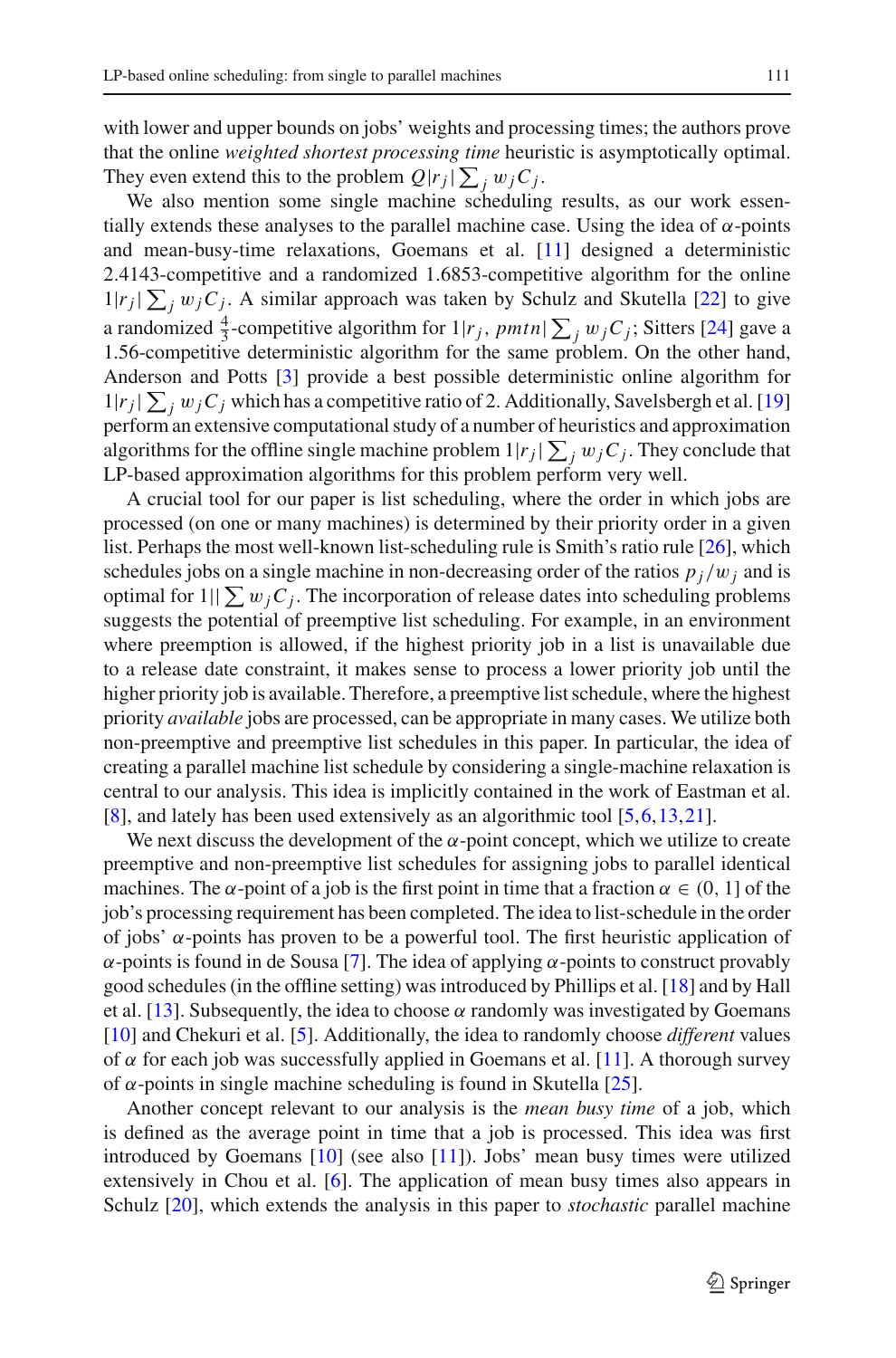scheduling (in both offline and online settings). Kovács and Beck [\[16\]](#page-26-16) also apply the mean-busy-time concept.

Let us now discuss some lower bounds on the competitive ratios for certain problems. Hoogeveen and Vestjens [\[15](#page-26-17)] showed that there is no deterministic algorithm with competitive ratio strictly better than 2 for  $1|r_j| \sum_j w_j C_j$ . On the other hand Stougie and Vestjens [\[27\]](#page-27-3) showed that  $\frac{e}{e-1}$  is a lower bound on the competitive ratio of online randomized algorithms for the same problem. In the parallel machine case, Vest-jens [\[28](#page-27-4)] proved that any deterministic algorithm for  $P|r_j| \sum_j w_j C_j$  (respectively,  $P|r_j$ , *pmtn*  $\sum_j w_j C_j$ ) has a competitive ratio of at least 1.309 (resp.  $\frac{22}{21}$ ). Seiden [\[23\]](#page-26-18) proved that any randomized algorithm for  $P|r_j| \sum_j w_j C_j$  has a competitive ratio of at least 1.157. To the best of our knowledge, there are no specific lower bounds for randomized algorithms for  $P|r_j$ ,  $pmtn \mid \sum_j w_j C_j$ .

It is worth mentioning that many of the results cited above have their origin in the analysis of offline algorithms. In some cases offline algorithms can be modified to function online and several offline approximation ratios can be transferred to online competitive ratios. Finally, we remark that all the problems considered in this paper admit polynomial time approximation schemes in the offline setting; see the paper by Afrati et al. [\[1](#page-26-19)].

### 1.2 Overview and structure of the paper

We begin in Sect. [2](#page-4-0) by giving notation and existing results that are utilized throughout the paper. Sections [3](#page-6-0)[–5](#page-16-0) present our main results, which are detailed in the following paragraphs. Finally, although this is essentially a theoretical paper, Sect. [6](#page-21-0) provides a brief computational study of the algorithms presented, under randomly chosen instances.

In Sect. [3,](#page-6-0) we generalize the ideas given by Goemans et al. [\[11](#page-26-8)] for the single machine case to the parallel machine problem  $P|r_j| \sum_j w_j C_j$ . As in that paper, our algorithm simulates a preemptive single machine scheduling problem on a virtual machine that is *m* times faster (where *m* is the number of machines). As soon as a fraction  $\alpha$  of a given job has been processed in the fast machine, the algorithm will put such a job in a FIFO queue and will schedule it in the parallel machines at the first point in time at which a machine is idle and all jobs with higher priority have been point in time at which a machine is idle and all jobs with higher priority have been<br>assigned. By choosing an appropriate value of α, namely  $\alpha = (\sqrt{5} - 1)/2$ , we can prove that our algorithm is 2.618-competitive, improving upon the 3.28-competitive algorithm of Megow and Schulz [\[17](#page-26-2)]. Our algorithm is deterministic and works online.

As in Goemans et al. [\[11](#page-26-8)] we will show that the algorithm just described can be improved with the help of randomization. Basically, instead of taking a fixed value of  $\alpha$ for all jobs, we can choose different  $\alpha_j$ 's for different jobs, and moreover, choose these values at random according to a given distribution. This is shown in Sect. [4,](#page-9-0) where we give a randomized  $\varrho_m$ -competitive online algorithm for  $P|r_j| \sum_j w_j C_j$ , where  $\varrho_m < 2$ for all  $m \ge 1$ . Here, *m* denotes the number of machines and  $\rho_m$  is obtained implicitly. Our result improves upon the 2-competitive randomized algorithm by Schulz and Skutella [\[21\]](#page-26-4). In contrast to their work, our algorithm has the desirable property of being a list-scheduling algorithm that uses only one step of randomization for each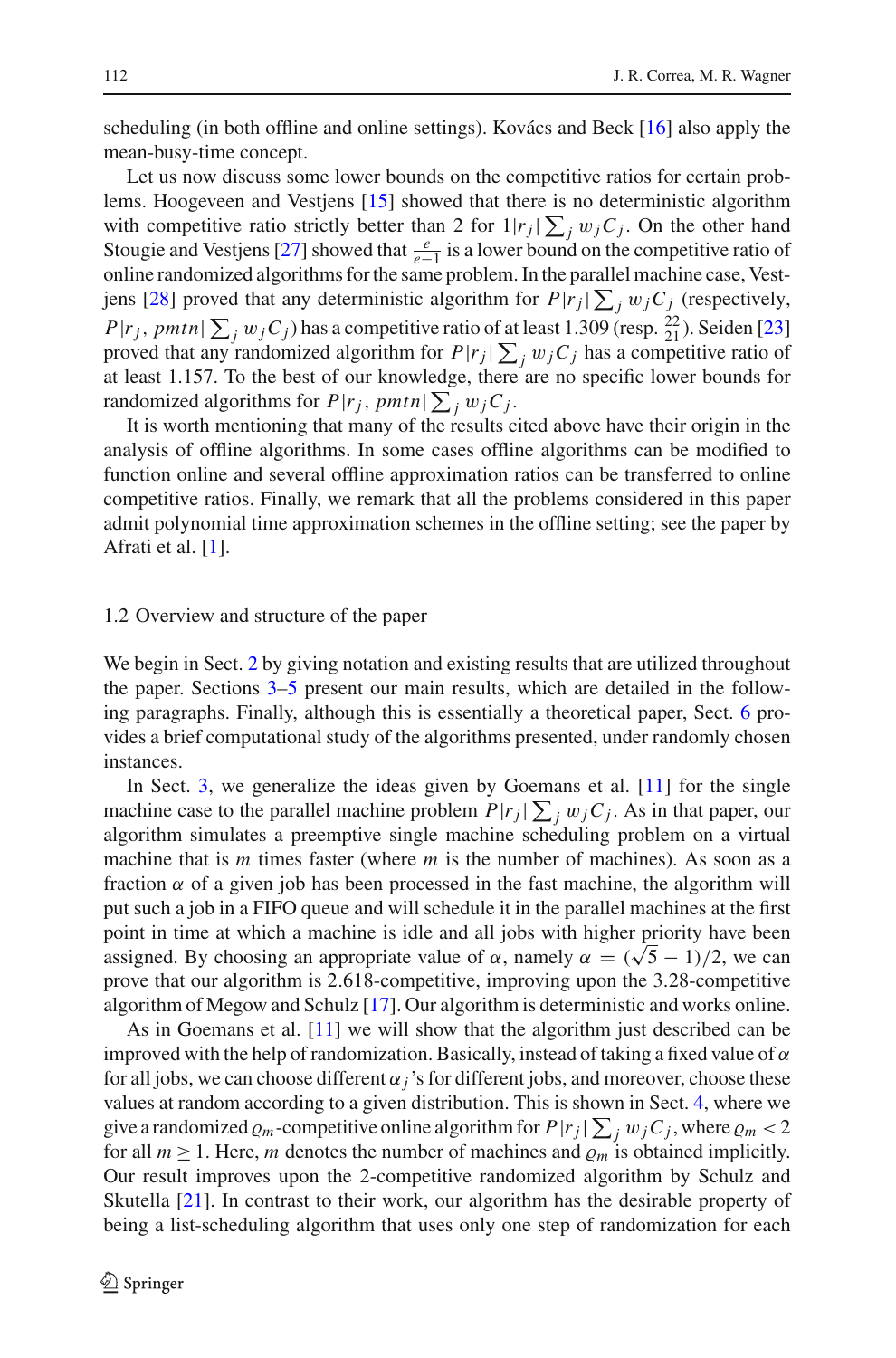<span id="page-4-1"></span>

| <b>Table 1</b> Best known<br>competitive ratios for a variety | Problem                         | Deterministic | Randomized  |
|---------------------------------------------------------------|---------------------------------|---------------|-------------|
| of problems                                                   | $1 r_j \sum_j w_jC_j$           | 2[3]          | $1.69$ [11] |
|                                                               | $1 r_j$ , pmtn $\sum_j w_j C_j$ | $1.56$ [24]   | $1.33$ [22] |
|                                                               | $P r_i \sum_i w_iC_i$           | $3.28$ [17]   | 2[21]       |
|                                                               | $P r_j$ , pmtn $\sum_i w_i C_i$ | 2[17]         | 2[21]       |

**Table 2** Competitive ratios given in this paper

<span id="page-4-2"></span>

| Problem                         | Deterministic | Randomized                             |
|---------------------------------|---------------|----------------------------------------|
| $P r_j \sum_j w_jC_j$           | 2.62          | $\rho_m < 2, \forall m \geq 1$         |
| $P r_j$ , pmtn $\sum_j w_j C_j$ | -             | $2-1/m$ , $m \geq 3$ ; 1.5225, $m = 2$ |

job (in [\[21](#page-26-4)], each job is randomly assigned a value of  $\alpha$  *and* is randomly assigned to a machine). The algorithm we present can be seen as the parallel machine extension of the algorithm of Goemans et al. [\[11](#page-26-8)] for a single machine. Indeed, the competitive ratio that it achieves is 1.6853 for  $m = 1$  (as in Goemans et al.); for  $m = 2$ , 3 and 4 it is 1.8382, 1.8915 and 1.9184, respectively (Table [1\)](#page-4-1).

Following the algorithmic idea above, in Sect. [5](#page-16-0) we present a randomized  $\rho_m$ -competitive online algorithm for  $P|r_j$ ,  $pmtn \geq j$ , where  $\rho_m = 2 - 1/m$ for  $m \geq 3$  and  $\rho_2 < 1.5225$ . The reader may wish to compare our result with the current best algorithm to date: the deterministic algorithm by Megow and Schulz [\[17](#page-26-2)], which has a competitive ratio of 2 (and not better than 2) for any number of machines. Additionally, our algorithm can be simultaneously seen as an extension of Megow and Schulz's result and of Schulz and Skutella's [\[22\]](#page-26-9) single machine algorithm. Indeed for a single machine, the competitive ratio of our algorithm is 4/3, as in [\[22](#page-26-9)], and approaches 2 as the number of machines grows to infinity (Table [2\)](#page-4-2).

Finally, in Sect. [6,](#page-21-0) we present a brief computational study. Interestingly, these computational results suggest that, in practice, the schedules output by our algorithms will be much better than what the previous theoretical bounds predict.

### <span id="page-4-0"></span>**2 Preliminaries**

According to Phillips et al. [\[18](#page-26-6)] the  $\alpha$ -point  $t_i(\alpha)$ ,  $0 < \alpha \leq 1$ , of job *j* in a given schedule is defined as the first time an  $\alpha$ -fraction of job *j* has been completed (i.e., the first time when  $\alpha p_i$  units have been processed). The general idea of our subsequent algorithms is to schedule jobs on the *m* machines by list-scheduling the jobs in the order of their  $\alpha$ -points on a virtual machine, which is "*m*-times faster". Additionally, these algorithms may use job-dependent  $\alpha$ 's to guide the schedule; in this latter case, we shall denote job *j*'s alpha value as  $\alpha_j$ . The concept of a single fast virtual machine was apparently first considered by Eastman et al. [\[8\]](#page-26-12). Recently, Chekuri et al. [\[5\]](#page-26-5) considered a "preemptive one-machine relaxation" where jobs are list-scheduled on parallel machines in order of their completion times on a single virtual machine.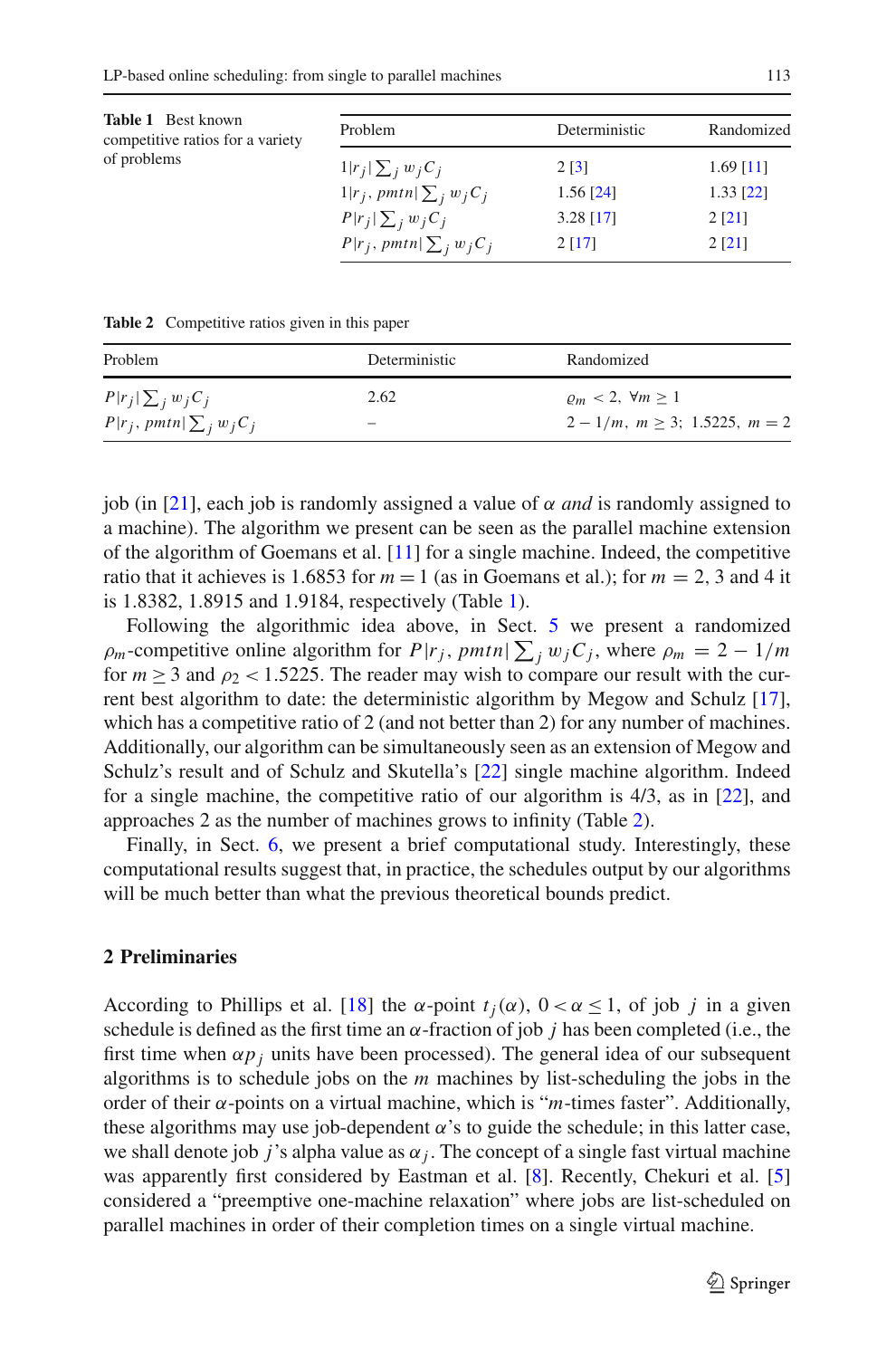Another important ingredient in what follows is related to mean-busy-time relaxations of  $1|r_j|\sum w_jC_j.$  The *mean busy time M<sub>j</sub>* of job *j* is defined as the average point in time at which job *j* is being processed; see Goemans [\[10](#page-26-14)] and Goemans et al. [\[11](#page-26-8)]. Letting  $1<sub>i</sub>(t) = 1$  if the machine is processing job *j* at time *t* and  $1<sub>i</sub>(t) = 0$ otherwise, the mean busy time  $M_i$  can be calculated as

$$
M_j = \frac{1}{p_j} \int\limits_0^\infty t 1_j(t) dt.
$$

Alternatively, it can be computed as  $M_j = \int_0^1 t_j(\alpha) d\alpha$ . Let  $p(S) = \sum_{j \in S} p_j$ Alternatively, it can be computed as  $M_j = \int_0^1 t_j(\alpha) d\alpha$ . Let  $p(S) = \sum_{j \in S} p_j$ ,  $w(S) = \sum_{j \in S} w_j$  and  $r_{\min}(S) = \min_{j \in S} \{r_j\}$ . Following Goemans et al. [\[11\]](#page-26-8), for a scheduling instance  $I = \{(p_i, r_i, w_i), i \in N\}$  we define  $Z_R(I)$  to be the value of the mean-busytime relaxation for  $1|r_j$ ,  $pmtn$  $\sum_j w_j C_j$ :

$$
Z_R(I) \stackrel{\Delta}{=} \min \sum_{j \in N} w_j M_j
$$
  
subject to 
$$
\sum_{j \in S} p_j M_j \ge p(S) \left( r_{\min}(S) + \frac{1}{2} p(S) \right), S \subseteq N.
$$

It was shown in [\[10](#page-26-14)] that  $Z_R(I)$  can be obtained online by scheduling, at any point in time, the available job *j* with the highest ratio  $w_j/p_j$  (with  $p_j$  being the original processing time requirement). This schedule is called the *LP schedule*.

Now, for an instance  $I = \{(p_i, r_i, w_i), i \in N\}$  of  $P|r_j$ ,  $pmtn \geq w_j C_j$  with *m* parallel machines, let  $Z^m(I)$  be the value of the optimal schedule. Consider the instance  $I_m = \{(\frac{p_i}{m}, r_i, w_i), i \in N\}$  and let  $Z_R^m(I) = Z_R(I_m)$ , i.e., the value of the mean-busy-time relaxation on  $I_m$  (note that this is equivalent to the value of the mean-busy-time relaxation on instance *I* in a machine that is *m* times faster). Thus,  $Z_R^m(I)$  can be evaluated as

$$
Z_R^m(I) = \min \sum_{j \in N} w_j M_j
$$
  
subject to 
$$
\sum_{j \in S} p_j M_j \ge p(S) \left( r_{\min}(S) + \frac{1}{2m} p(S) \right), \quad S \subseteq N.
$$

 $\sum w_j C_j$ . It is a particular case of a bound obtained by Chou et al. [\[6](#page-26-7)] in a more general The following lemma provides a simple, yet powerful, lower bound for *P*|*rj*, *pmtn*| framework. It was also obtained by Schulz and Skutella [\[21\]](#page-26-4), expressed in terms of an equivalent time-indexed relaxation.

<span id="page-5-0"></span>**Lemma 2.1** ([\[6](#page-26-7)[,21](#page-26-4)]) For any scheduling instance  $I$ ,  $Z_R^m(I) + \frac{1}{2} \sum_{j \in N} w_j p_j \leq Z^m(I)$ *.* 

To finish this section let us review the concept of canonical decomposition as introduced by Goemans [\[9](#page-26-20)] and a useful formula to rewrite  $\sum w_j M_j$  [\[10\]](#page-26-14) (see also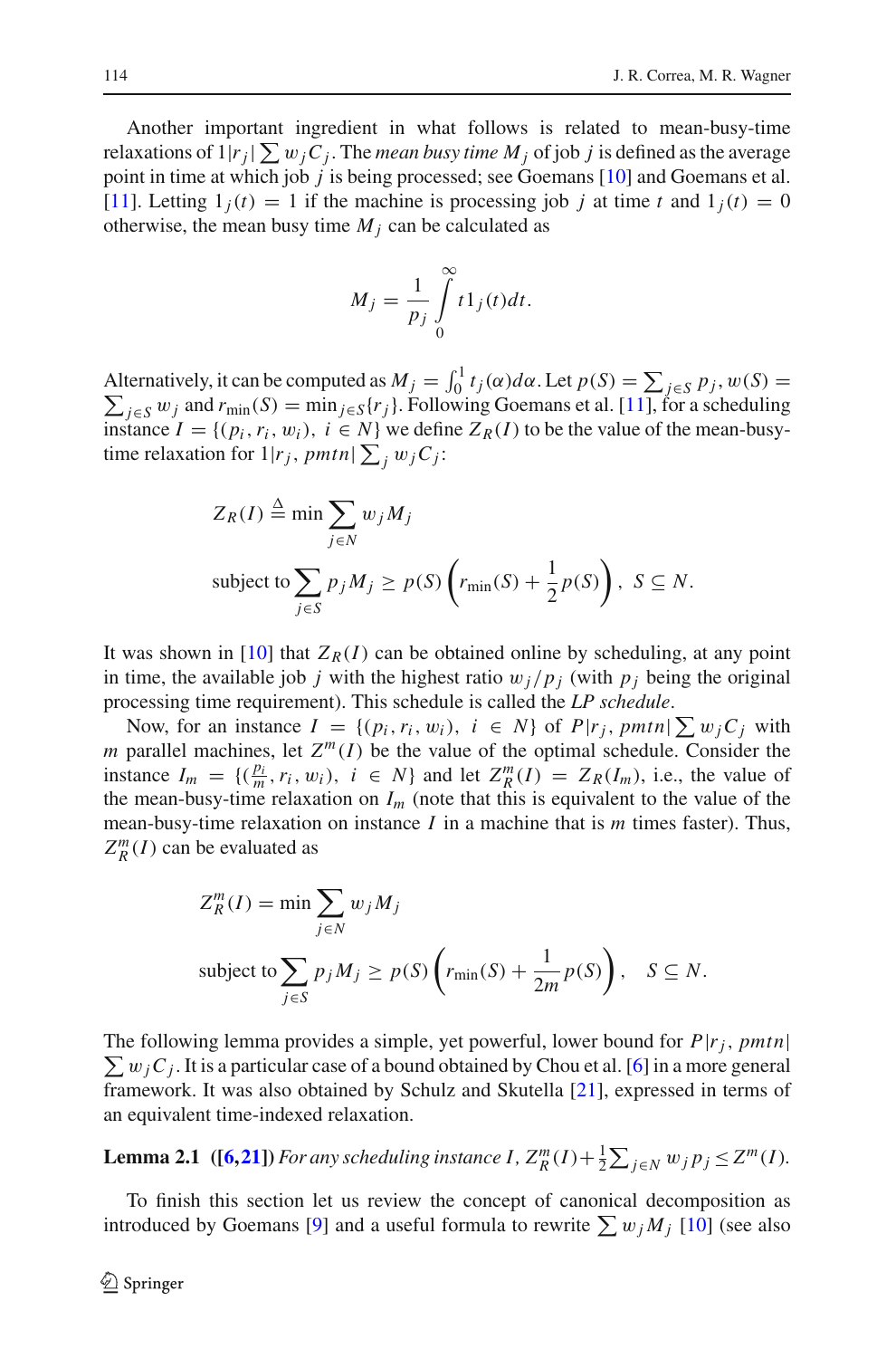[\[11](#page-26-8)]). For a set of jobs *S*, consider a single machine schedule that processes jobs in *S* as early as possible. This induces a partition of jobs in *S* into  $S_1, \ldots, S_k$  such that the machine is busy exactly in the disjoint intervals  $[r_{\min}(S_l), r_{\min}(S_l) + p(S_l)],$ for  $l = 1, \ldots, k$ . This partition is the *canonical decomposition* of *S*. Also, a set *S* is called canonical if its canonical decomposition consists of the single set *S*. Assume that  $w_1/p_1 \geq \cdots \geq w_n/p_n \geq w_{n+1}/p_{n+1} = 0$  and let  $[i] = \{1, \ldots, i\}.$ Consider  $S_1^i, \ldots, S_{k(i)}^i$ , the canonical decomposition of [*i*]; then for any vector  $M = (M_1, \ldots, M_n),$ 

<span id="page-6-2"></span>
$$
\sum_{j \in N} w_j M_j = \sum_{i=1}^n \left( \frac{w_i}{p_i} - \frac{w_{i+1}}{p_{i+1}} \right) \sum_{j \in [i]} p_j M_j = \sum_{i=1}^n \left( \frac{w_i}{p_i} - \frac{w_{i+1}}{p_{i+1}} \right) \sum_{l=1}^{k(i)} \sum_{j \in S_l^i} p_j M_j.
$$
\n(1)

# <span id="page-6-0"></span>**3** A deterministic online algorithm for  $P|r_j| \sum w_j C_j$

Consider the following online algorithm *Non-preemptive* α *scheduling* (NAS), where each job *j* is assigned a deterministic value of  $\alpha_j$ .

### **Algorithm NAS:**

INPUT: A scheduling instance  $I = \{(p_i, r_i, w_i), i \in N\}$  that is revealed online, and a vector  $\alpha = {\alpha_1, \ldots, \alpha_n}$ .

- (1) Construct the preemptive LP-schedule on a single virtual machine *m*-times faster  $(I \mapsto I_m)$ .
- (2) At job *j*'s  $\alpha_j$ -point  $t_j(\alpha_j)$  in the virtual machine, it enters into a FIFO queue for the *m* machines (job *j* is then scheduled the first time a machine is available after all preceding jobs in the queue have started).

From now on, whenever we refer to the LP-schedule of instance *I*, we mean the LP-schedule in a machine that is *m* times faster (or the LP-schedule of *Im*). Consider job *j* and let  $\eta_k(\alpha_j)$  denote the fraction of job *k* that has been completed in the LPschedule by time  $t_j(\alpha_j)$ . Letting  $C_j^{\alpha}$  denote the completion time of job *j* in algorithm NAS when the vector  $\alpha = {\alpha_1, \ldots, \alpha_n}$  is applied, we can show the following bound. Bounds of similar flavor have been frequently used in the scheduling literature (e.g. [\[11](#page-26-8)[,13](#page-26-1),[18](#page-26-6)]).

### <span id="page-6-1"></span>**Lemma 3.1**

$$
C_j^{\alpha} \leq t_j(\alpha_j) + \sum_{k:\alpha_k \leq \eta_k(\alpha_j)} \frac{p_k}{m} + \left(1 - \frac{1}{m}\right) p_j.
$$

*Proof* The completion time of job *j* equals the time to enter the queue for the parallel machines plus the waiting time in queue plus the processing time of job *j*.

The time to enter the queue is  $t_i(\alpha_j)$ , which is the  $\alpha_j$ -point of job *j* in the single virtual machine that is *m*-times faster.

The wait time in the queue can be bounded as follows: Consider all jobs that entered the queue before job *j*, i.e., jobs belonging to the set  $\{k \neq j : \alpha_k \leq \eta_k(\alpha_j)\}$  (which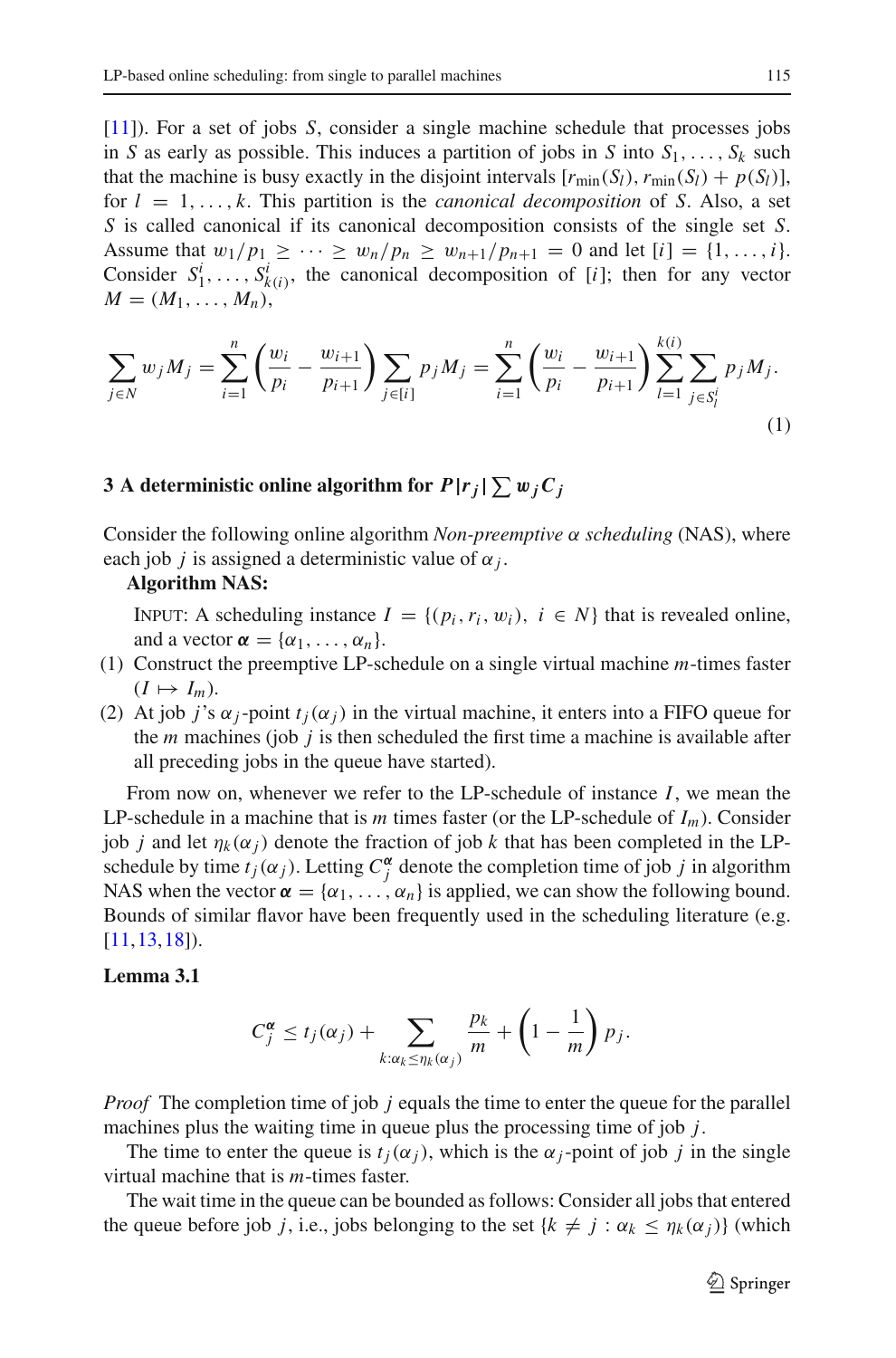are all available for processing at time  $t_i(\alpha_i)$  or earlier). Then the total work that needs to be processed before job *j* in the *m* machines is at most  $\sum_{k \neq j : \alpha_k \leq \eta_k(\alpha_j)} p_k$ . Thus the first time that a machine will free up is at most

$$
t_j(\alpha_j)+\frac{\sum_{k\neq j:\alpha_k\leq \eta_k(\alpha_j)} p_k}{m}=t_j(\alpha_j)-\frac{p_j}{m}+\sum_{k:\alpha_k\leq \eta_k(\alpha_j)}\frac{p_k}{m},
$$

which is obtained by averaging the processing times of all jobs before *j*. Adding up the previous term with the processing time  $p_i$  gives the result.

Our deterministic algorithm will perform best by taking a fixed value of  $\alpha$  for all jobs:  $\alpha_j = \alpha$ ,  $\forall j$ . The following theorem is the main result of this section. Its proof is an extension of the proof of Theorem 3.3 in [\[11\]](#page-26-8) to the parallel machine case.

**Theorem 3.2** *Algorithm NAS is*  $\max\{1 + \frac{1}{\alpha}, 2 + \alpha\}$ -competitive. In particular, for  $\alpha =$  $\frac{\sqrt{5}-1}{2}$ , the schedule is  $\left(\frac{3+\sqrt{5}}{2}\right)$ -competitive  $\left(\frac{3+\sqrt{5}}{2} < 2.6181\right)$ .

*Proof* Consider a canonical set  $S = \{1, \ldots, l\}$  for the fast single machine. Fix a job  $j \in S$  and let  $\eta_k = \eta_k(\alpha)$  represent the fraction of job *k* processed before  $t_i(\alpha)$ . By reordering the elements in *S* such that  $t_1(\alpha) \leq \cdots \leq t_l(\alpha)$ , we have that

<span id="page-7-0"></span>
$$
t_j(\alpha) - r_{\min}(S) = \sum_{k \in S} \eta_k \frac{p_k}{m} \le \sum_{k=j}^l \alpha \frac{p_k}{m} + \sum_{k=1}^{j-1} \frac{p_k}{m} = \frac{\alpha}{m} p(S) + \frac{(1-\alpha)}{m} \sum_{k=1}^{j-1} p_k.
$$
\n(2)

Let  $C_j^{\alpha}$  be the completion time of job *j* output by algorithm NAS. Define *R* to be the set of jobs *k* such that  $t_k(\alpha) < r_{\min}(S)$ ; note that  $R \bigcap S = \emptyset$  and  $R \bigcup \{1, \ldots, j\} =$  ${k : \alpha \leq \eta_k}$ . Thus, combining Lemma [3.1](#page-6-1) with Eq. [\(2\)](#page-7-0) and then noting that  $\alpha \frac{p(R)}{m} \leq$  $r_{\text{min}}(S)$ , we get

$$
C_j^{\alpha} \le r_{\min}(S) + \frac{\alpha}{m} p(S) + \frac{(1-\alpha)}{m} \sum_{k=1}^{j-1} p_k + \frac{1}{m} p(R) + \frac{1}{m} \sum_{k=1}^{j-1} p_k + p_j
$$
  

$$
\le \left(1 + \frac{1}{\alpha}\right) r_{\min}(S) + \frac{\alpha}{m} p(S) + \frac{(2-\alpha)}{m} \sum_{k=1}^{j-1} p_k + p_j.
$$

Multiplying by  $p_i$  and summing over *S* we get

$$
\sum_{j \in S} p_j C_j^{\alpha} \le \left(1 + \frac{1}{\alpha}\right) r_{\min}(S) p(S) + \frac{\alpha}{m} p(S)^2 + \frac{(2 - \alpha)}{m} \sum_{j \in S} \sum_{k=1}^{j-1} p_j p_k + \sum_{j \in S} p_j^2.
$$

 $\mathcal{L}$  Springer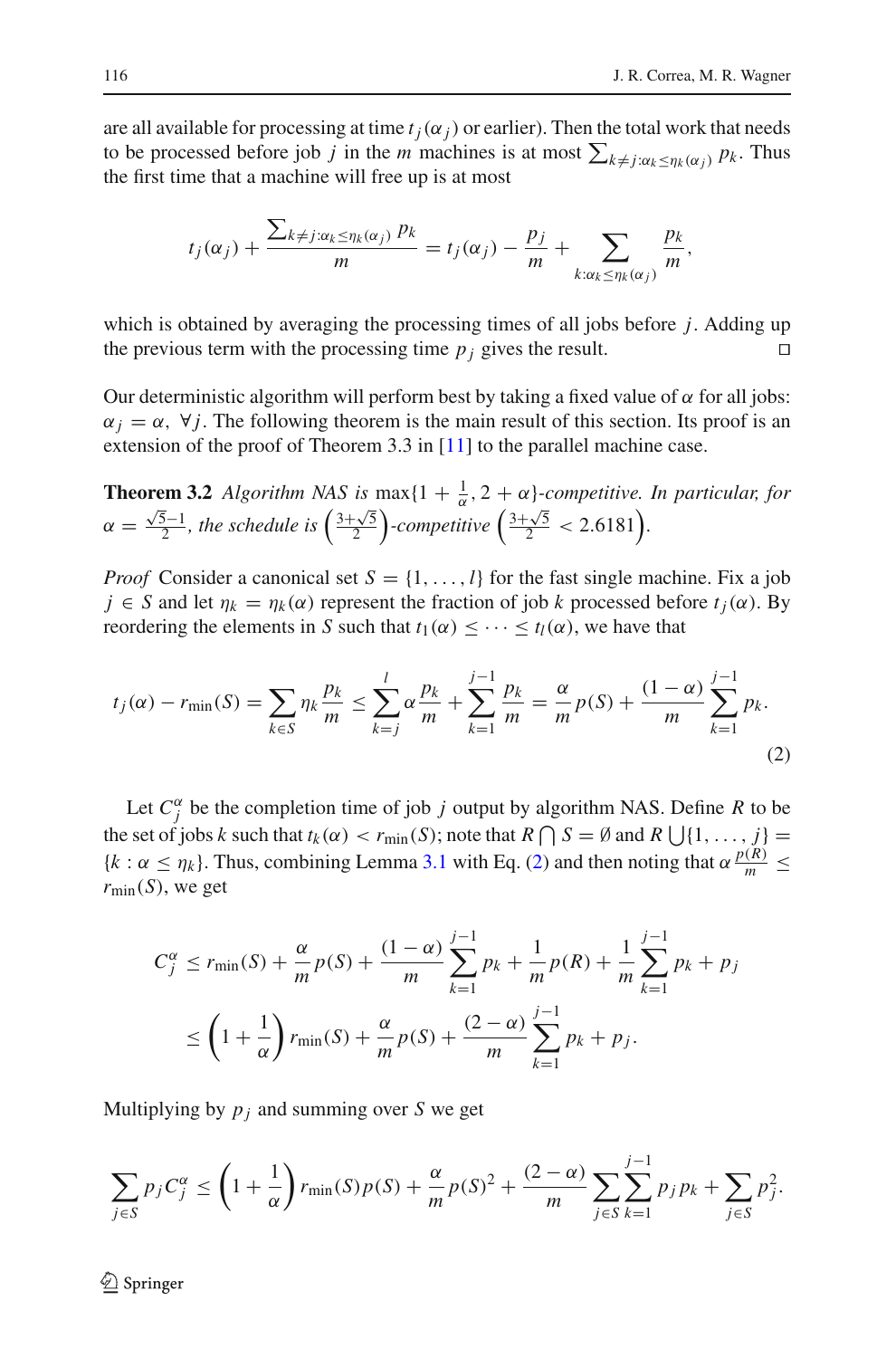Using the identity  $\sum_{j \in S} \sum_{k=1}^{j-1} p_j p_k = \frac{1}{2} p(S)^2 - \frac{1}{2} \sum_{j \in S} p_j^2$  we obtain that for any canonical set *S*,

$$
\sum_{j \in S} p_j C_j^{\alpha} \le \left(1 + \frac{1}{\alpha}\right) r_{\min}(S) p(S) + (2 + \alpha) \frac{p(S)^2}{2m} + \sum_{j \in S} p_j^2
$$
  

$$
\le \max\left\{1 + \frac{1}{\alpha}, 2 + \alpha\right\} \left(p(S) \left(r_{\min}(S) + \frac{p(S)}{2m}\right) + \frac{1}{2} \sum_{j \in S} p_j^2\right).
$$

Assume now that the jobs are ordered such that  $w_1/p_1 \geq \cdots \geq w_n/p_n \geq$  $w_{n+1}/p_{n+1} = 0$ . Let us now bound the overall cost of the schedule using Eq. [\(1\)](#page-6-2) applied to instance  $I_m$  and the feasibility of the vector  $M = (M_1, \ldots, M_n)$  for  $Z_R^m(I)$ :

$$
\sum_{j \in N} w_j C_j^{\alpha} = \sum_{i=1}^n \left( \frac{w_i}{\frac{p_i}{m}} - \frac{w_{i+1}}{\frac{p_{i+1}}{m}} \right) \sum_{l=1}^{k(i)} \sum_{j \in S_l^i} \frac{p_j}{m} C_j^{\alpha} \n\leq \max \left\{ 1 + \frac{1}{\alpha}, 2 + \alpha \right\} \sum_{i=1}^n \left( \frac{w_i}{\frac{p_i}{m}} - \frac{w_{i+1}}{\frac{p_{i+1}}{m}} \right) \n\times \sum_{l=1}^{k(i)} \left( \frac{p(S_l^i)}{m} \left( r_{\min}(S_l^i) + \frac{p(S_l^i)}{2m} \right) + \frac{1}{2m} \sum_{j \in S_l^i} p_j^2 \right) \n\leq \max \left\{ 1 + \frac{1}{\alpha}, 2 + \alpha \right\} \sum_{i=1}^n \left( \frac{w_i}{\frac{p_i}{m}} - \frac{w_{i+1}}{\frac{p_{i+1}}{m}} \right) \n\times \sum_{l=1}^{k(i)} \left( \sum_{j \in S_l^i} \frac{p_j}{m} M_j + \frac{1}{2m} \sum_{j \in S_l^i} p_j^2 \right) \n= \max \left\{ 1 + \frac{1}{\alpha}, 2 + \alpha \right\} \sum_{i=1}^n \left( \frac{w_i}{\frac{p_i}{m}} - \frac{w_{i+1}}{\frac{p_{i+1}}{m}} \right) \sum_{l=1}^{k(i)} \sum_{j \in S_l^i} \frac{p_j}{m} \left( M_j + \frac{p_j}{2} \right).
$$

Here,  $M_j$  denotes the mean busy time of job  $j$  in the LP-schedule. Applying Eq. [\(1\)](#page-6-2) again it follows that the previous quantity equals

$$
\max\left\{1+\frac{1}{\alpha}, 2+\alpha\right\}\sum_{j\in N} w_j \left(M_j+\frac{p_j}{2}\right)
$$

$$
= \max\left\{1+\frac{1}{\alpha}, 2+\alpha\right\} \left(Z_R^m(I) + \frac{1}{2}\sum_{j\in N} w_j p_j\right),
$$

<sup>2</sup> Springer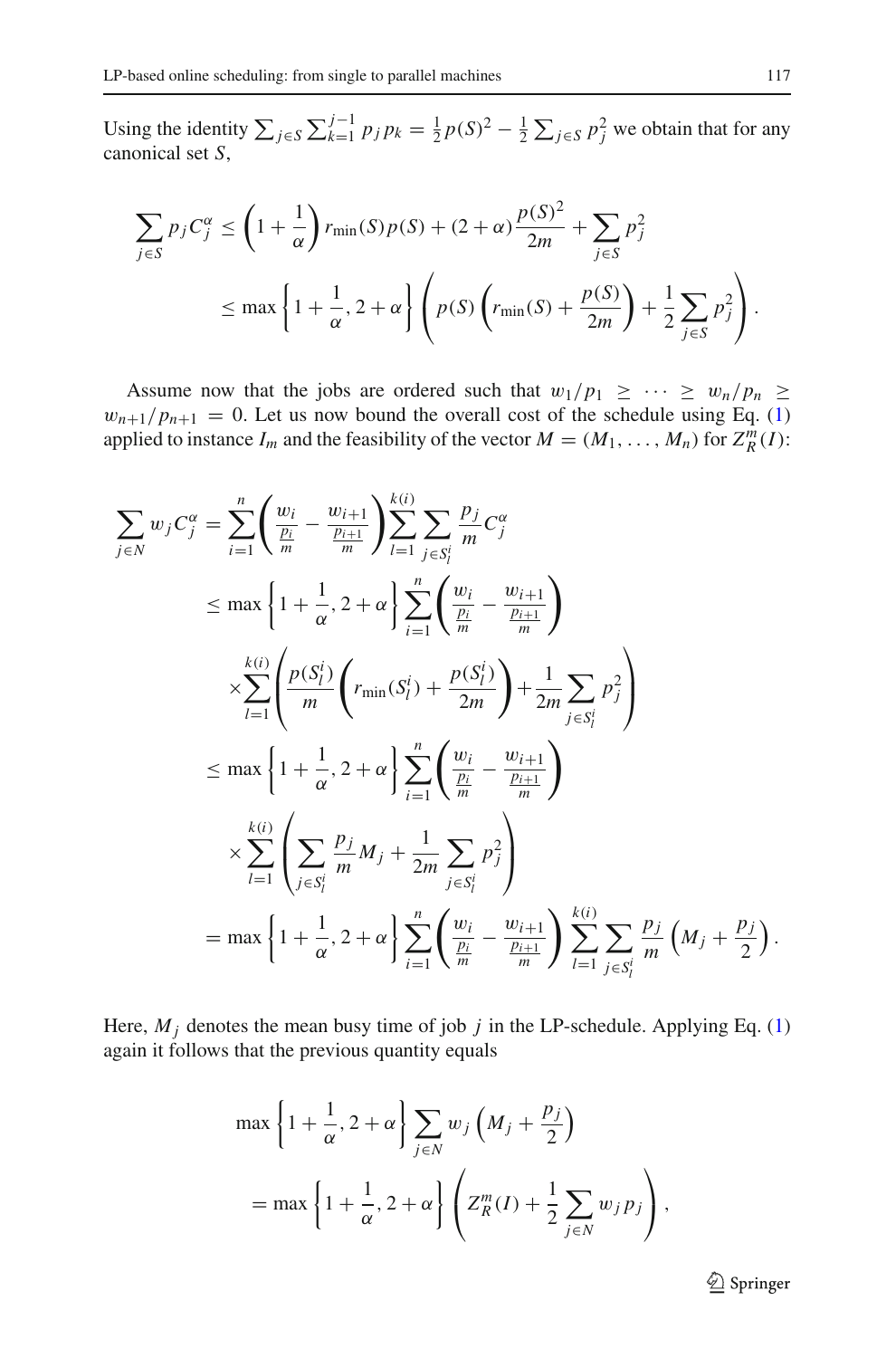and by Lemma [2.1](#page-5-0) it follows that  $\sum_{j \in N} w_j C_j^{\alpha} \le \max\{1 + \frac{1}{\alpha}, 2 + \alpha\} Z^m(I)$ . Finally, we recall that  $Z^m(I)$ , the optimal value of  $P|r_j$ ,  $pmtn \mid \sum_j w_j C_j$ , is a lower bound on the optimal offline cost of  $P|r_j|\sum_j w_jC_j$ .

As in the single machine case, there are instances for which algorithm NAS gives a schedule with cost as much as twice the LP lower bound; see, for example, [\[11](#page-26-8)]. However, we do not know whether our analysis is tight.

# <span id="page-9-0"></span>**4** A randomized online algorithm for  $P| r_j | \sum_j w_j C_j$

Consider the following algorithm, which we denote as *Non-preemptive* α *scheduling randomized* (NASR).

### **Algorithm NASR:**

INPUT: A scheduling instance  $I = \{(p_i, r_i, w_i), i \in N\}$  that is revealed online, and a distribution *f* .

- (1) Construct the preemptive LP-schedule on a single virtual machine *m*-times faster  $(I \mapsto I_m)$ .
- (2) Each  $\alpha_i$  is taken identically and independently from distribution  $f(\alpha)$ .
- (3) At job *j*'s  $\alpha$ <sub>*j*</sub>-point  $t_i(\alpha_j)$ , it enters into a FIFO queue for the *m* machines (job *j* is then scheduled the first time a machine is available after all preceding jobs in the queue have started).

We start by proving that the uniform distribution already gives 2-competitiveness; this matches Schulz and Skutella's [\[21\]](#page-26-4) bound with a list-scheduling algorithm. The proof is very similar to Theorem 3.4 in [\[11](#page-26-8)].

**Theorem 4.1** *NASR is 2-competitive when*  $f(\alpha)$  *is the uniform distribution on* (0, 1]*.* 

*Proof* Let  $C_j^{\alpha}$  be the completion time of job *j* in the schedule given by algorithm NASR. We apply Lemma [3.1](#page-6-1) and first consider a conditional expectation, holding  $\alpha_j$ constant:

$$
E\left[C_j^{\alpha}|\alpha_j\right] \le t_j(\alpha_j) + \sum_{k \ne j} \frac{p_k}{m} \int_0^{\eta_k(\alpha_j)} d\alpha_k + p_j = t_j(\alpha_j) + \sum_{k \ne j} \frac{p_k}{m} \eta_k(\alpha_j) + p_j \le 2\left(t_j(\alpha_j) + \frac{p_j}{2}\right).
$$

This implies that

$$
\mathbb{E}\left[C_j^{\alpha}\right] \leq \int_0^1 2\left(t_j(\alpha_j) + \frac{1}{2}p_j\right)d\alpha_j = 2\left(M_j + \frac{1}{2}p_j\right),
$$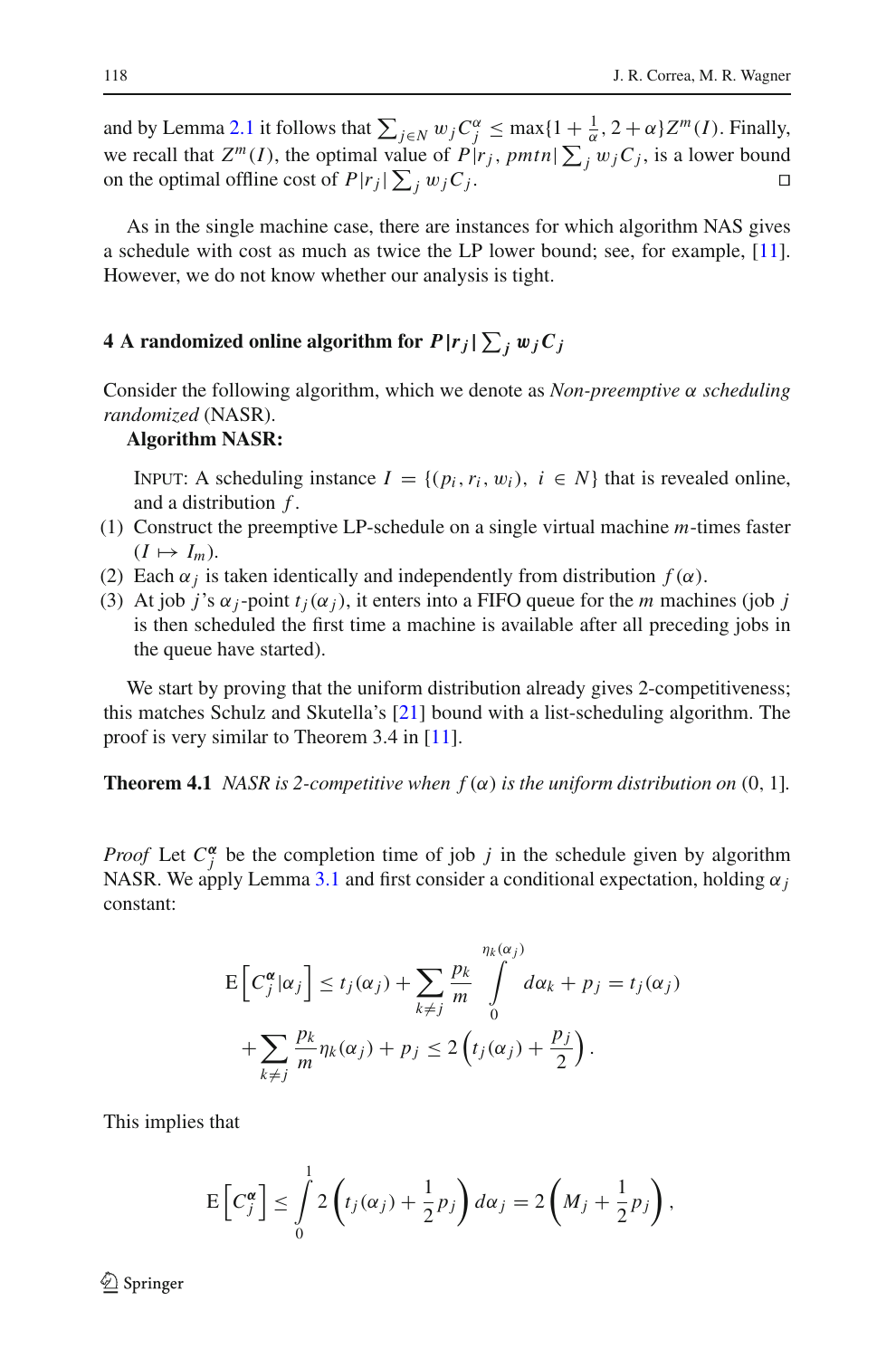where  $M_i$  denotes the mean busy time of job  $j$  in the LP-schedule. Multiplying by w*<sup>j</sup>* and summing over *j* we get

$$
E\left[\sum_{j\in N} w_j C_j^{\alpha}\right] \le 2\left(Z_R(I_m) + \frac{1}{2}\sum_{i\in N} w_i p_i\right) \le 2 \cdot Z^m(I),
$$

which proves the result.  $\Box$ 

We now turn to deriving improved bounds which will depend on the number of machines. We show that by taking the  $\alpha_j$  from an appropriate distribution we can improve on 2-competitiveness. Let us start by giving a refinement of Lemma [3.1.](#page-6-1)

### <span id="page-10-0"></span>**Lemma 4.2**

$$
C_j^{\alpha} \leq t_j(\alpha_j) + \sum_{\substack{k:\alpha_k \leq \eta_k(\alpha_j) \\ k \neq j}} \left(1 + \frac{\alpha_k}{m} - \frac{\eta_k(\alpha_j)}{m}\right) \frac{p_k}{m} + p_j.
$$

*Proof* As in Lemma [3.1,](#page-6-1) the completion time of job *j* is equal to the time to enter the queue for the parallel machines plus the wait-time in queue plus the processing time of job *j*. The only difference in the bound we are attempting to prove here lies in the in-queue waiting time. This can be bounded as follows:

Consider the set *K* of jobs that entered the queue before job *j*; i.e.,  $K = \{k : \alpha_k \leq k\}$  $\eta_k(\alpha_j)$ ,  $k \neq j$ . If at time  $t > t_k(\alpha_k)$  the fast machine is processing job *k*, then at least one of the parallel machines is busy at time *t* (maybe processing another job). Indeed, even if job *k* is interrupted by a job, say *l*, the fast machine will only go back to processing job *k* after *l* is completed; thus *l* will enter the queue before time *t*.

Thus, at time  $t_j(\alpha_j)$ , the parallel machines have together processed  $\sum_{k \in K} (\eta_k(\alpha_j) \alpha_k$ )  $\frac{p_k}{m}$  units of work. Now, the total processing requirement entered into the queue before job *j* is  $\sum_{k \in K} p_k$ . Since we have just argued that by time  $t_j(\alpha_j)$ , the *m* machines have processed  $\sum_{k\in K}^{K} (\eta_k(\alpha_j) - \alpha_k) \frac{p_k}{m}$ , the remaining processing requirement in the system at time  $t_i(\alpha_i)$  is

$$
\sum_{k \in K} p_k - \sum_{k \in K} (\eta_k(\alpha_j) - \alpha_k) \frac{p_k}{m} = \sum_{k \in K} \left( 1 + \frac{\alpha_k}{m} - \frac{\eta_k(\alpha_j)}{m} \right) p_k.
$$

Using standard averaging arguments, the first time a machine will empty up to process job *j* is at most  $\sum_{k \in K} \left(1 + \frac{\alpha_k}{m} - \frac{\eta_k(\alpha_j)}{m}\right) \frac{p_k}{m}$  $\frac{p_k}{m}$ .

Recall that *N* is defined as the set of all jobs. For a given job *j*, we partition  $N\{j\}$ into  $N_1$  and  $N_2$ .  $N_2$  is the set of all jobs that are processed between the start and completion of job  $j$  on the fast virtual machine and  $N_1$  consists of any remaining jobs.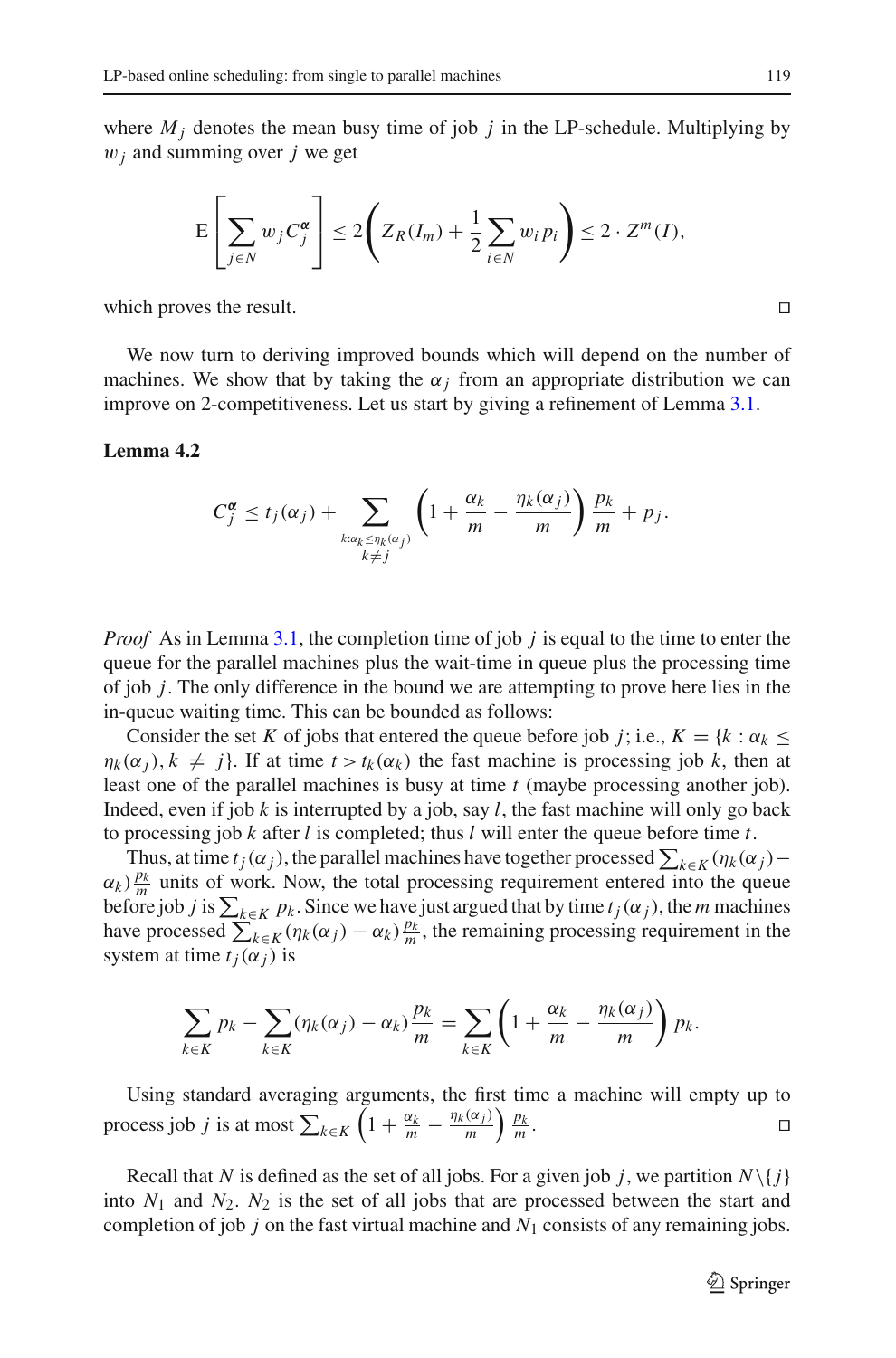For any  $k \in N_2$ , we let  $\mu_k$  denote the fraction of job *j* that, in the LP schedule of  $I_m$ , is processed before the start of job *k*. This implies  $∀k ∈ N<sub>2</sub>$ 

$$
\eta_k(\alpha_j) = \begin{cases} 0, & \alpha_j \leq \mu_k \\ 1, & \alpha_j > \mu_k. \end{cases}
$$

Letting  $t_i(0^+)$  denote the start time of job *j* on the fast virtual machine, we may then write

$$
t_j(\alpha_j) = t_j(0^+) + \sum_{\substack{k \in N_2 \\ \alpha_j > \mu_k}} \frac{p_k}{m} + \alpha_j \frac{p_j}{m}.
$$

<span id="page-11-2"></span>Recalling that in the LP-schedule  $M_j = \int_0^1 t_j(\alpha) d\alpha$  we have that

$$
M_j = t_j(0^+) + \sum_{k \in N_2} (1 - \mu_k) \frac{p_k}{m} + \frac{1}{2} \frac{p_j}{m}.
$$
 (3)

<span id="page-11-1"></span>We can now rewrite Lemma [4.2](#page-10-0) as

$$
C_j^{\alpha} \le t_j(0^+) + \sum_{\substack{k \in N_1 \\ \alpha_k \le \eta_k(\alpha_j)}} \left(1 + \frac{\alpha_k}{m} - \frac{\eta_k(\alpha_j)}{m}\right) \frac{p_k}{m}
$$

$$
+ \sum_{\substack{k \in N_2 \\ \alpha_j > \mu_k}} \left(2 - \frac{1 - \alpha_k}{m}\right) \frac{p_k}{m} + \left(1 + \frac{\alpha_j}{m}\right) p_j. \tag{4}
$$

This bound will prove useful in the proof of the main result in this section.

For any  $m \geq 1$ , consider the following equation, which extends the equation in Theorem 3.9 in [\[11\]](#page-26-8) to an arbitrary number of machines:

<span id="page-11-0"></span>
$$
\ln\left(1+\frac{1}{m}-\frac{\gamma}{m}\right)+\frac{\gamma}{m}
$$
\n
$$
=\frac{e^{(-\gamma/m)}\left(1+\frac{1}{m}-\frac{\gamma}{m}-e^{(-\gamma/m)}\right)\left(m e^{(\gamma/m)}-\gamma e^{(\gamma/m)}+\frac{1}{m}e^{(\gamma/m)}+1-m\right)}{1+\frac{1}{m}-\frac{\gamma}{m}}.
$$
\n(5)

For any finite value of *m*, it can be shown that Eq. [\(5\)](#page-11-0) has an unique solution  $\gamma \in (0, 1)$ (see Appendix [6.4\)](#page-24-0). We set

$$
\frac{\delta_m}{m} = \ln\left(1 + \frac{1}{m} - \frac{\gamma}{m}\right) + \frac{\gamma}{m},
$$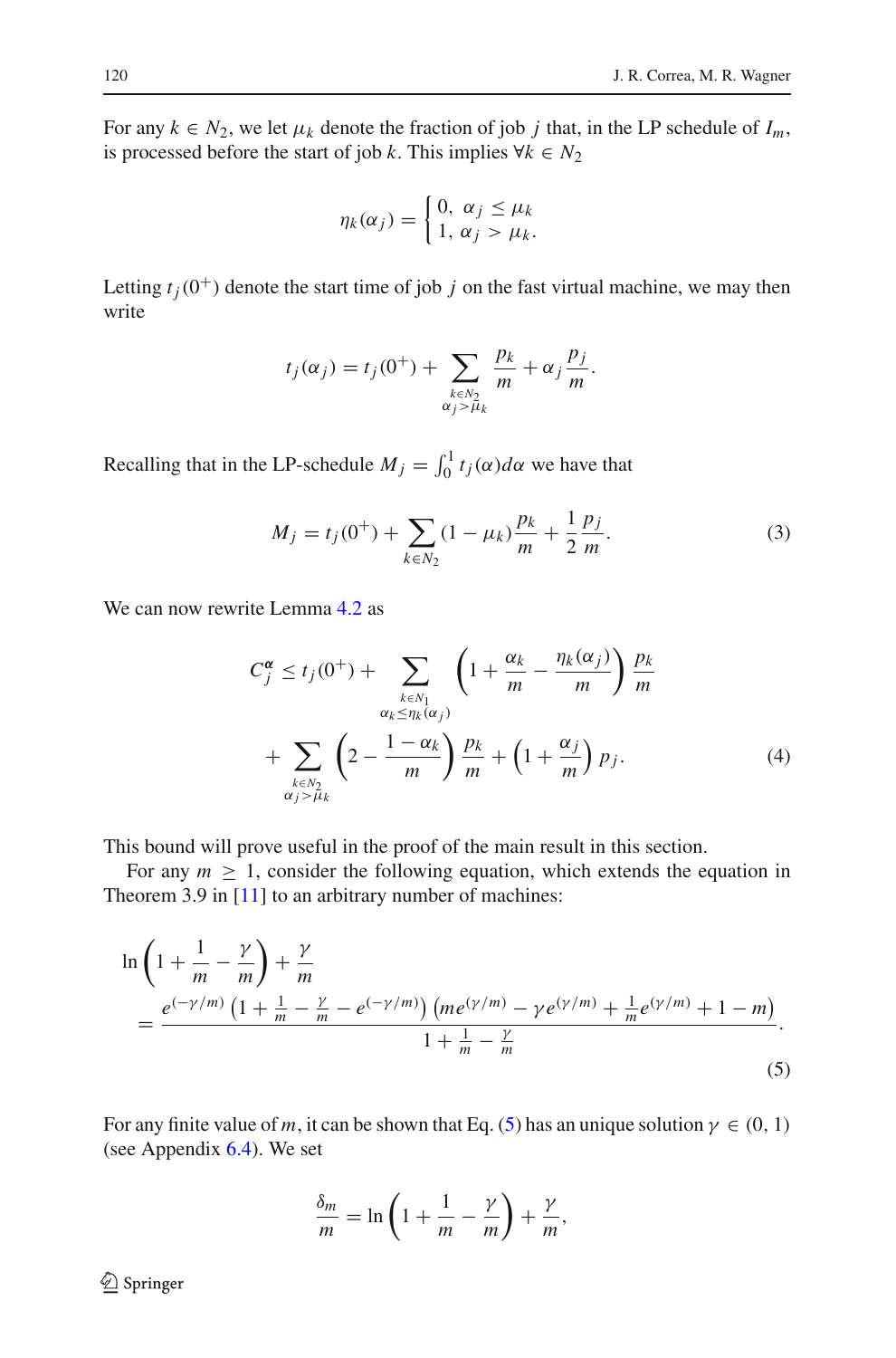for the unique value of  $\gamma$  that satisfies Eq. [\(5\)](#page-11-0). It can also be shown that  $\delta_m \in (0, 1)$  for any finite *m* (see Appendix [6.4\)](#page-24-0). With this, we can consider the following distribution:

$$
f(\alpha) = \begin{cases} c_m e^{(\alpha/m)}, & 0 \le \alpha \le \delta_m \\ 0, & o.w. \end{cases}
$$

<span id="page-12-0"></span>where  $c_m = (m \left( e^{\delta_m/m} - 1 \right))^{-1}$ . The main result is then the following.

**Theorem 4.3** *With*  $f(\alpha)$  *as above, NASR is*  $(1 + c_m)$ *-competitive.* 

To prove this theorem, we first need a series of technical lemmas.

<span id="page-12-1"></span>**Lemma 4.4** 
$$
\int_{0}^{\eta} f(\alpha) \left(1 + \frac{\alpha}{m} - \frac{\eta}{m}\right) d\alpha \leq c_m \eta, \ \forall \eta \in [0, 1].
$$

*Proof* For  $\eta \in [0, \delta_m]$ ,

$$
\int_{0}^{\eta} f(\alpha) \left( 1 + \frac{\alpha}{m} - \frac{\eta}{m} \right) d\alpha
$$
\n
$$
= c_m \left[ (m - \eta) \left( e^{(\eta/m)} - 1 \right) + \frac{1}{m} \left( m \eta e^{(\eta/m)} - m^2 e^{(\eta/m)} + m^2 \right) \right] = c_m \eta.
$$

For  $\eta \in (\delta_m, 1]$ ,

$$
\int_{0}^{\eta} f(\alpha) \left(1 + \frac{\alpha}{m} - \frac{\eta}{m}\right) d\alpha < \int_{0}^{\delta_m} f(\alpha) \left(1 + \frac{\alpha}{m} - \frac{\delta_m}{m}\right) d\alpha = c_m \delta_m < c_m \eta.
$$

<span id="page-12-2"></span>**Lemma 4.5** 
$$
\left(2 - \frac{(1 - E[\alpha])}{m}\right) \int_{\mu}^{1} f(\alpha) d\alpha \le (c_m + 1) (1 - \mu), \ \forall \mu \in [0, 1].
$$

*Proof* We first find the expected value of  $\alpha$ ;  $E[\alpha] = (mc_m + 1)\delta_m - m$ . Therefore,

$$
2 - \frac{(1 - E[\alpha])}{m} = 1 - \frac{1}{m} + (mc_m + 1)\frac{\delta_m}{m}.
$$

We now turn to the other component. For  $\mu \in [0, \delta_m]$ ,

$$
\int_{\mu}^{1} f(\alpha) d\alpha = c_m m \left( e^{(\delta_m/m)} - e^{(\mu/m)} \right).
$$

<sup>2</sup> Springer

 $\Box$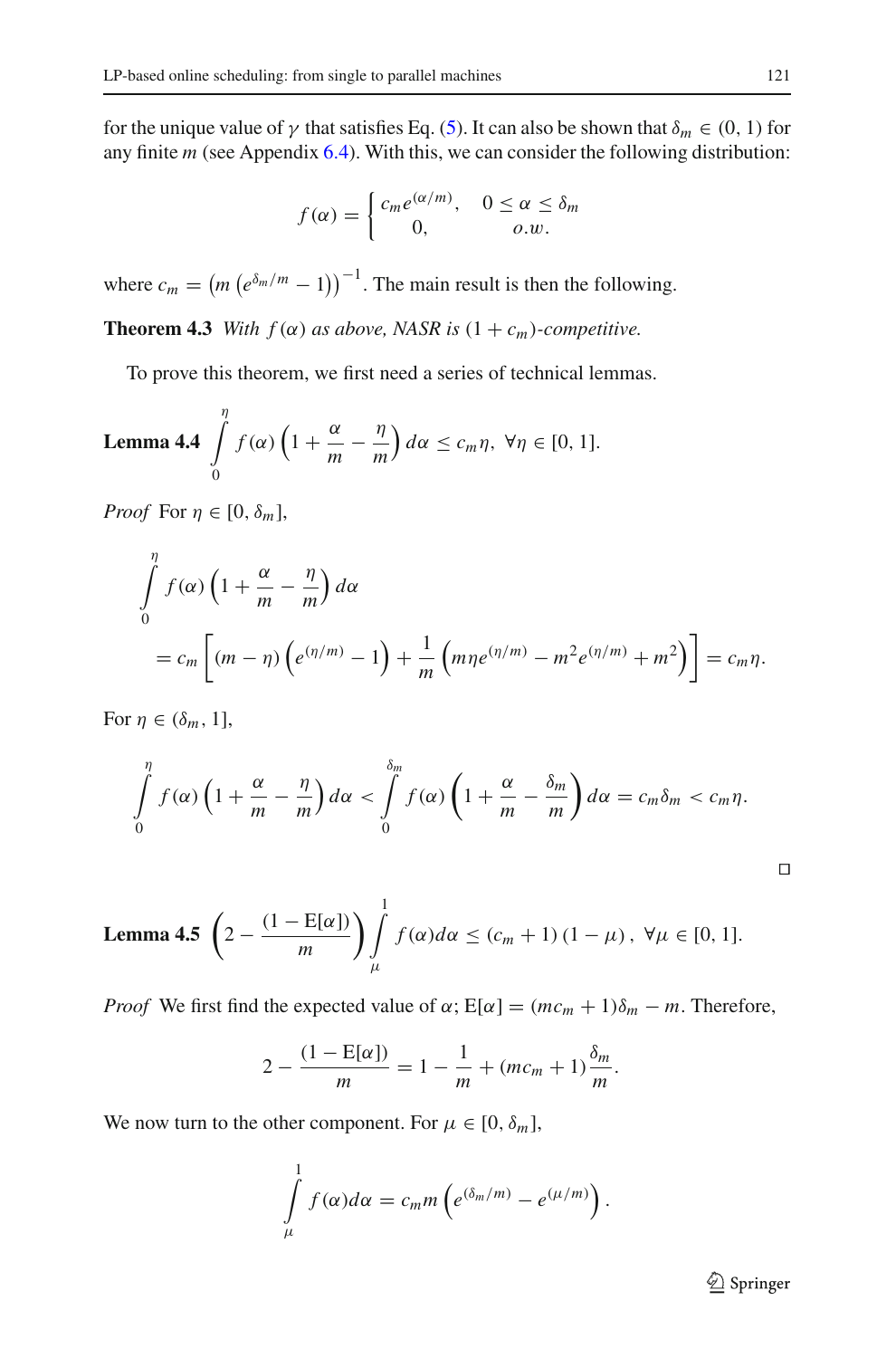Thus,

$$
\left(2-\frac{(1-\mathrm{E}[\alpha])}{m}\right)\int\limits_{\mu}^{1}f(\alpha)d\alpha=\left(1-\frac{1}{m}+(mc_m+1)\frac{\delta_m}{m}\right)c_m m\left(e^{(\delta_m/m)}-e^{(\mu/m)}\right).
$$

<span id="page-13-0"></span>We now use Eq.  $(5)$  and calculate the portion

$$
\left(1 - \frac{1}{m} + (mc_m + 1)\frac{\delta_m}{m}\right)c_m.
$$
\n(6)

Define  $\Psi = 1 + \frac{1}{m} - \frac{\gamma}{m} - e^{(-\gamma/m)}$  and  $\Upsilon = me^{(\gamma/m)} - \gamma e^{(\gamma/m)} + \frac{1}{m}e^{(\gamma/m)} + 1 - m$ , so that the RHS of Eq. [\(5\)](#page-11-0) can be written as  $\frac{e^{(-\gamma/m)}\Psi\Upsilon}{(1+\frac{1}{m}-\frac{\gamma}{m})}$ . Now, using the fact that  $e^{(\delta_m/m)} = e^{(\gamma/m)}(1 + \frac{1}{m} - \frac{\gamma}{m})$ , we have that  $c_m = \frac{e^{-(\gamma/m)}}{m\Psi}$ .

Substituting this expression for  $c_m$  in Expression [\(6\)](#page-13-0) and replacing  $\frac{\delta_m}{m}$  with the RHS of Eq.  $(5)$ , we have that

$$
\left(1 - \frac{1}{m} + (mc_m + 1)\frac{\delta_m}{m}\right)c_m = \left(1 - \frac{1}{m} + \left(\frac{e^{-(\gamma/m)}}{\Psi} + 1\right)\frac{\delta_m}{m}\right)\frac{e^{-(\gamma/m)}}{m\Psi}
$$

$$
= \left(1 - \frac{1}{m} + \left(\frac{e^{-(\gamma/m)}}{\Psi} + 1\right)\frac{e^{(-\gamma/m)}\Psi\Upsilon}{(1 + \frac{1}{m} - \frac{\gamma}{m})}\right)\frac{e^{-(\gamma/m)}}{m\Psi}
$$

$$
= \left(1 - \frac{1}{m} + \left(e^{-(\gamma/m)} + \Psi\right)\frac{e^{(-\gamma/m)}\Upsilon}{(1 + \frac{1}{m} - \frac{\gamma}{m})}\right)\frac{e^{-(\gamma/m)}}{m\Psi}
$$

$$
= \left(1 - \frac{1}{m} + e^{(-\gamma/m)}\Upsilon\right)\frac{e^{-(\gamma/m)}}{m\Psi}
$$

$$
= \left(e^{-(\gamma/m)} + m\Psi\right)\frac{e^{-(\gamma/m)}}{m\Psi}
$$

$$
= (c_m + 1)e^{-(\gamma/m)}.
$$

Consequently,

<span id="page-13-1"></span>
$$
\left(2 - \frac{(1 - E[\alpha])}{m}\right) \int_{\mu}^{1} f(\alpha) d\alpha = (c_m + 1)e^{-(\gamma/m)}m\left(e^{(\delta_m/m)} - e^{(\mu/m)}\right)
$$

$$
= (c_m + 1)m\left(1 + \frac{1}{m} - \frac{\gamma}{m} - e^{((\mu - \gamma)/m)}\right)
$$

$$
\le (c_m + 1)m\left(1 + \frac{1}{m} - \frac{\gamma}{m} - 1 - \frac{(\mu - \gamma)}{m}\right)
$$

$$
= (c_m + 1)(1 - \mu).
$$

 $\Box$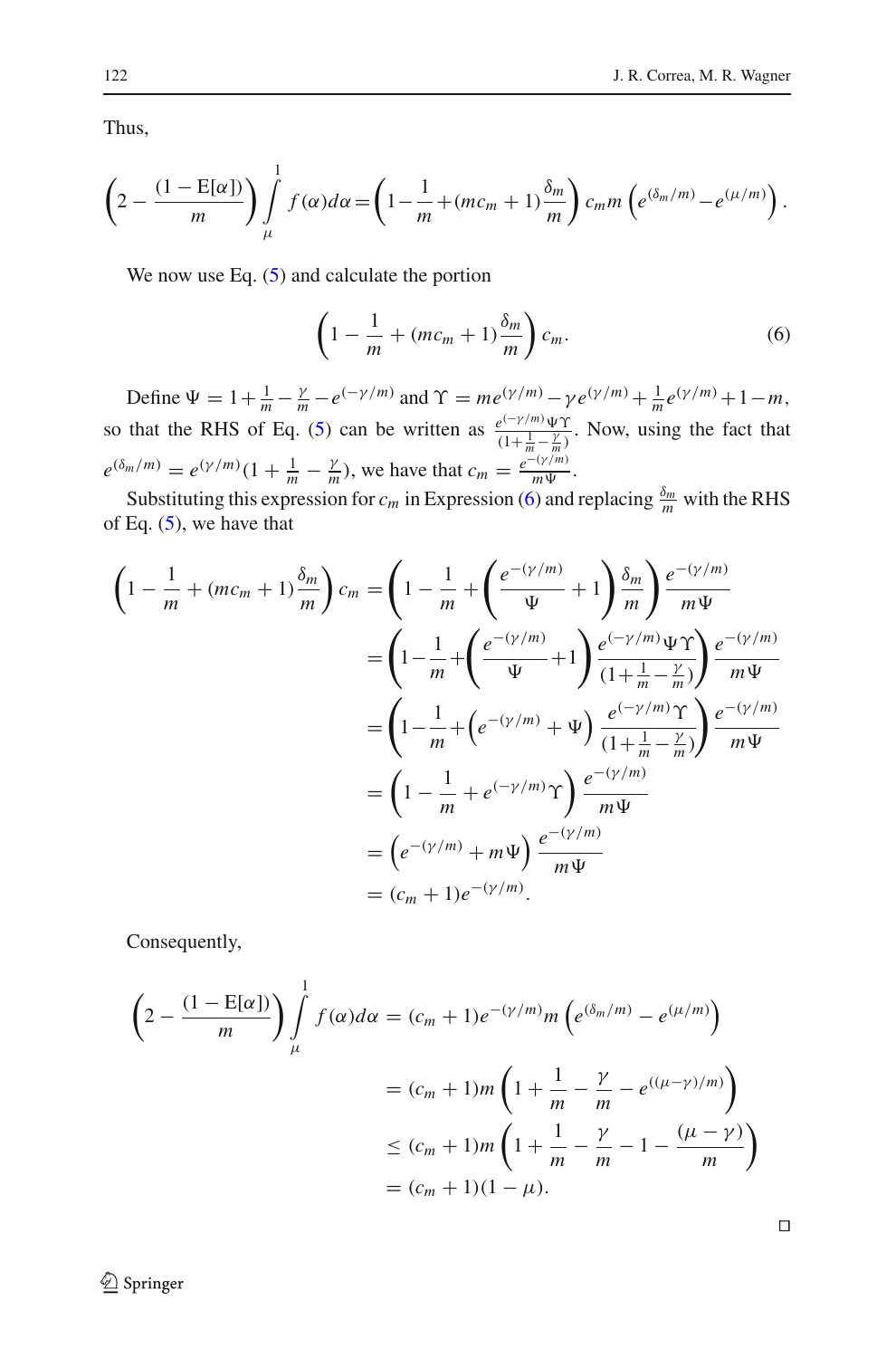$$
\textbf{Lemma 4.6} \ \ 1 + \frac{\text{E}[\alpha]}{m} \leq (c_m + 1) \left( \frac{m+1}{2m} \right).
$$

<span id="page-14-0"></span>*Proof* A simple calculation yields

$$
1 + \frac{E[\alpha]}{m} = \frac{\delta_m e^{(\delta_m/m)}}{m \left( e^{(\delta_m/m)} - 1 \right)} = \frac{2m \delta_m e^{(\delta_m/m)}}{2m^2 \left( e^{(\delta_m/m)} - 1 \right)}.
$$
(7)

Turning to the RHS of the lemma, we see that

$$
c_m + 1 = \frac{me^{(\delta_m/m)} - m + 1}{m(e^{(\delta_m/m)} - 1)},
$$

<span id="page-14-1"></span>and consequently

$$
(c_m + 1)\left(\frac{m+1}{2m}\right) = \frac{m^2 e^{(\delta_m/m)} - m^2 + m e^{(\delta_m/m)} + 1}{2m^2 \left(e^{(\delta_m/m)} - 1\right)}.
$$
 (8)

Examining the numerators of Eqs. [\(7\)](#page-14-0) and [\(8\)](#page-14-1) (and noting that the denominators are positive), it is sufficient to prove  $m^2 e^{(\delta_m/m)} - m^2 + m e^{(\delta_m/m)} + 1 \ge 2m \delta_m e^{(\delta_m/m)}$ ; we demonstrate this as follows:

$$
m^{2}e^{(\delta_{m}/m)} - m^{2} + me^{(\delta_{m}/m)} + 1 - 2m\delta_{m}e^{(\delta_{m}/m)}
$$
  
=  $(m^{2} + m - 2m\delta_{m})e^{(\delta_{m}/m)} - m^{2} + 1$   
 $\ge (m^{2} + m - 2m\delta_{m})\left(1 + \frac{\delta_{m}}{m}\right) - m^{2} + 1$   
=  $m(1 - \delta_{m}) + (\delta_{m} - \delta_{m}^{2}) + (1 - \delta_{m}^{2}) \ge 0.$ 

Now we prove Theorem [4.3.](#page-12-0)

*Proof of Theorem* [4.3](#page-12-0) First, we fix  $\alpha_j$  and use the shorthand  $\eta_k = \eta_k(\alpha_j)$ . Applying Eq. [\(4\)](#page-11-1) and Lemma [4.4](#page-12-1) we obtain

$$
E\left[C_j^{\alpha} \mid \alpha_j\right] \le t_j(0^+) + \sum_{k \in N_1} \int_0^{\eta_k} f(\alpha_k) \left(1 + \frac{\alpha_k}{m} - \frac{\eta_k}{m}\right) \frac{p_k}{m} d\alpha_k
$$
  
+ 
$$
\sum_{\substack{k \in N_2 \\ \alpha_j > \mu_k}} \left(2 - \frac{1 - E[\alpha_k]}{m}\right) \frac{p_k}{m} + \left(1 + \frac{\alpha_j}{m}\right) p_j
$$
  

$$
\le t_j(0^+) + c_m \sum_{k \in N_1} \eta_k \frac{p_k}{m} + \left(2 - \frac{1 - E[\alpha]}{m}\right) \sum_{\substack{k \in N_2 \\ \alpha_j > \mu_k}} \frac{p_k}{m} + \left(1 + \frac{\alpha_j}{m}\right) p_j
$$

 $\Box$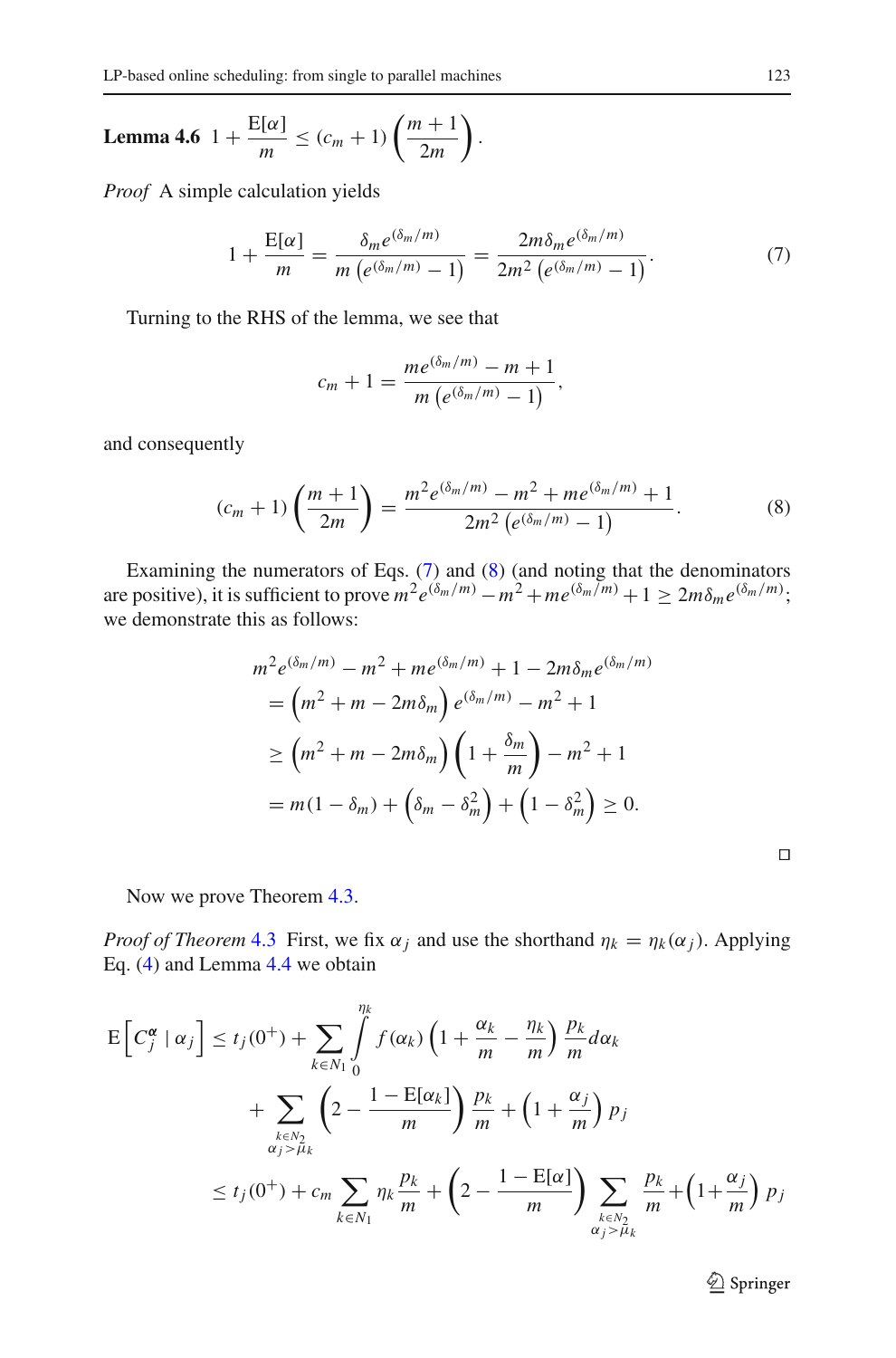$$
\leq (c_m+1)t_j(0^+) + \left(2-\frac{1-\mathrm{E}[\alpha]}{m}\right)\sum_{\substack{k\in N_2\\ \alpha_j>\mu_k}}\frac{p_k}{m} + \left(1+\frac{\alpha_j}{m}\right)p_j.
$$

The last inequality follows from the fact that  $t_j(0^+) \geq \sum_{k \in N_1} \eta_k \frac{p_k}{m}$ ; this follows because, for every job  $k \in N_1$ , we have  $\eta_k(\alpha_i) = \eta_k(0^+)$ . In particular, if job k starts before job *j* and is not preempted by job *j*, then  $\eta_k(\alpha_j) = 1 = \eta_k(0^+),$  and if job  $k$  is preempted by job  $j$ , then job  $j$  finishes before job  $k$  restarts, so we have  $\eta_k(0^+) = \eta_k(\alpha_j) = \eta_k(1)$ . We now integrate over  $\alpha_j$  and apply Lemmas [4.5](#page-12-2) and [4.6](#page-13-1) to find a bound on the unconditional expectation:

$$
E[C_j^{\alpha}] \le (c_m + 1)t_j(0^+) + \left(2 - \frac{1 - E[\alpha]}{m}\right) \sum_{k \in N_2} \int_{\mu_k}^1 f(\alpha_j) \frac{p_k}{m} d\alpha_j + \left(1 + \frac{E[\alpha_j]}{m}\right) p_j
$$
  
\n
$$
\le (c_m + 1)t_j(0^+) + (c_m + 1) \sum_{k \in N_2} (1 - \mu_k) \frac{p_k}{m} + \left(1 + \frac{E[\alpha_j]}{m}\right) p_j
$$
  
\n
$$
\le (c_m + 1)t_j(0^+) + (c_m + 1) \sum_{k \in N_2} (1 - \mu_k) \frac{p_k}{m} + (c_m + 1) \left(\frac{m + 1}{2m}\right) p_j
$$
  
\n
$$
= (c_m + 1) \left(t_j(0^+) + \sum_{k \in N_2} (1 - \mu_k) \frac{p_k}{m} + \frac{p_j}{2m} + \frac{p_j}{2}\right) = (c_m + 1) \left(M_j + \frac{p_j}{2}\right),
$$

where the last equality follows from Eq. [\(3\)](#page-11-2). Multiplying by  $w_j$  and summing over *j* gives

$$
E\left[\sum_{j\in N} w_j C_j^{\alpha}\right] \le (c_m + 1) \left(\sum_{j\in N} w_j M_j + \frac{1}{2} \sum_{j\in N} w_j p_j\right)
$$

$$
= (c_m + 1) \left(Z_R^m(I) + \frac{1}{2} \sum_{j\in N} w_j p_j\right)
$$

$$
\le (c_m + 1) Z^m(I),
$$

which proves the result.  $\Box$ 

The proof of Theorem [4.3](#page-12-0) shows that the cost of the non-preemptive algorithm NASR is at most  $(1 + c_m)Z^m(I)$ , where  $Z^m(I)$  is the offline optimal value of  $P|r_j$ , pmtn $|\sum w_j C_j$ . Therefore, we have the following corollary.

**Corollary 4.7** *Algorithm NASR* (*with f* (α) *as in Theorem* [4.3\)](#page-12-0) *returns a solution whose cost is within a factor*  $(1 + c_m)$  *of the optimal offline preemptive schedule.* 

The class of distributions we applied is optimal for our analysis. Essentially, Eq. [\(5\)](#page-11-0) is a sufficient optimality condition for our distributions and analysis technique.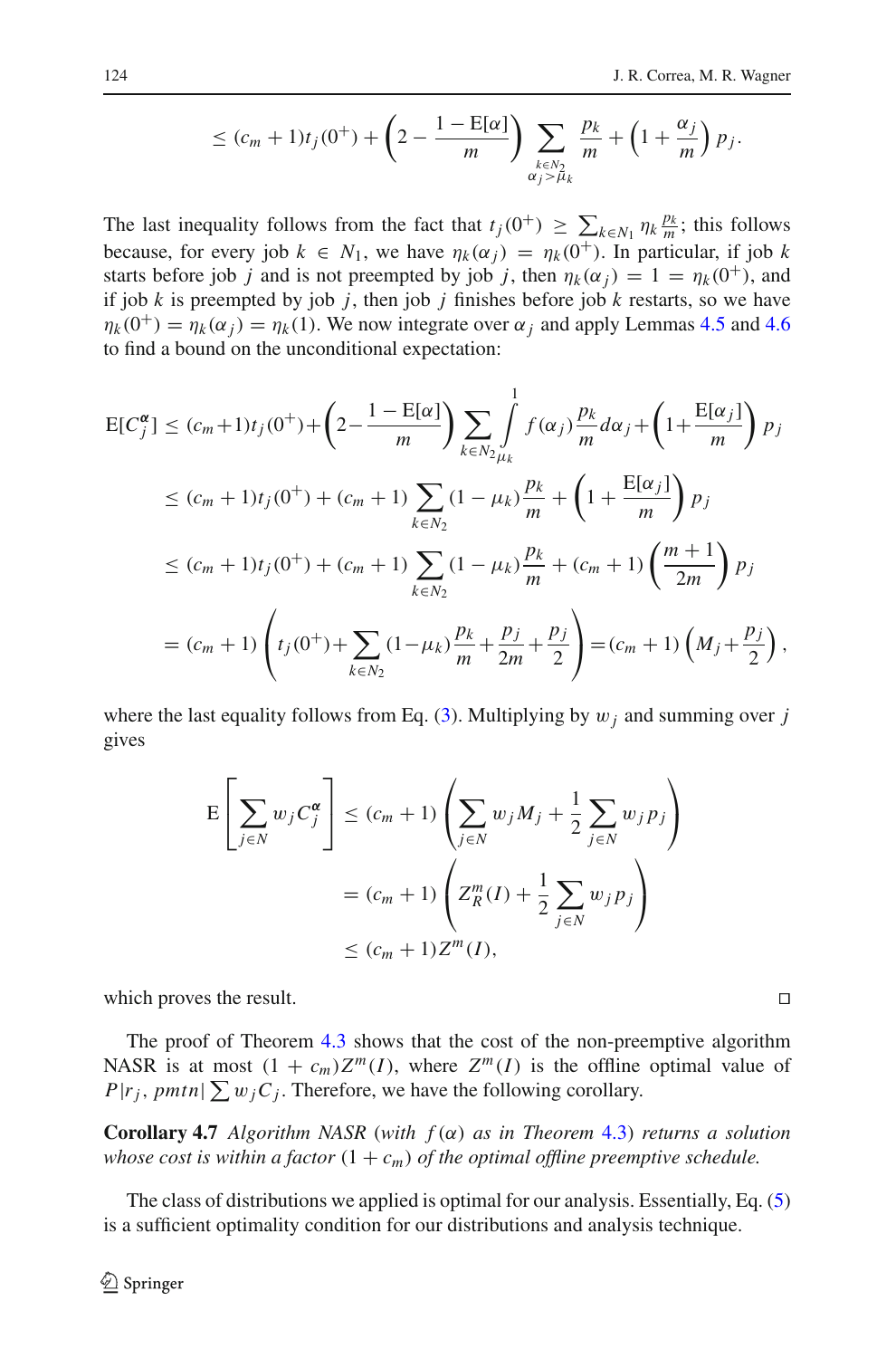

<span id="page-16-1"></span>**Fig. 1** The competitive ratios  $(1 + c_m)$  and  $(1 + \gamma_m)$  are plotted in the top (*solid line*) and bottom (*dashed line*) curves, respectively, as a function of *m*

We can also prove that  $c_m < 1$  for any finite  $m \ge 1$  and  $\lim_{m \to \infty} c_m = 1$  (see Appendix [6.4\)](#page-24-0). Not surprisingly then, as *m* grows, *f* uniformly approaches the uniform distribution on [0, 1]. Let us finish by plotting  $1 + c_m$  as a function of the number of machines, as depicted in Fig. [1.](#page-16-1)

# <span id="page-16-0"></span>**5** A randomized online algorithm for  $P| r_j, \, p m t n | \sum_j w_j C_j$

We now consider the simpler preemptive case. Consider the following algorithm *Preemptive* α *scheduling randomized* (PASR).

### **Algorithm PASR:**

INPUT: A scheduling instance  $I = \{(p_i, r_i, w_i), i \in N\}$  that is revealed online, and a distribution *f* .

- (1) Construct the preemptive LP-schedule on a single virtual machine *m*-times faster  $(I \mapsto I_m)$ .
- (2) Draw  $\alpha$  randomly from the distribution  $f(\alpha)$ .
- (3) Apply preemptive list-scheduling in order of non-decreasing  $t_i(\alpha)$  on the *m* machines.

Repeating an observation from Schulz and Skutella [\[22\]](#page-26-9), we see that at any given time, the *order* of the  $t_i(\alpha)$  of already released jobs can be found, even if the actual values of  $t_i(\alpha)$  are not known. Consider an arbitrary pair of jobs *j*, *k*. If  $t_i(\alpha_i)$  is known and  $t_k(\alpha_k)$  is not known, then clearly  $t_i(\alpha_i) \le t_k(\alpha_k)$ . If both  $\alpha$ -points are unknown, we can infer that  $t_i(\alpha_i) \leq t_k(\alpha_k)$  if and only if  $w_j/p_i \geq w_k/p_k$ .

It is interesting to note that if step (2) is replaced by "Take  $\alpha = 1$ " the algorithm becomes a deterministic online algorithm and it coincides with Megow and Schulz's 2-competitive algorithm for  $P|r_j$ ,  $pmtn \geq j$   $w_jC_j$  [\[17\]](#page-26-2). On the other hand, if f is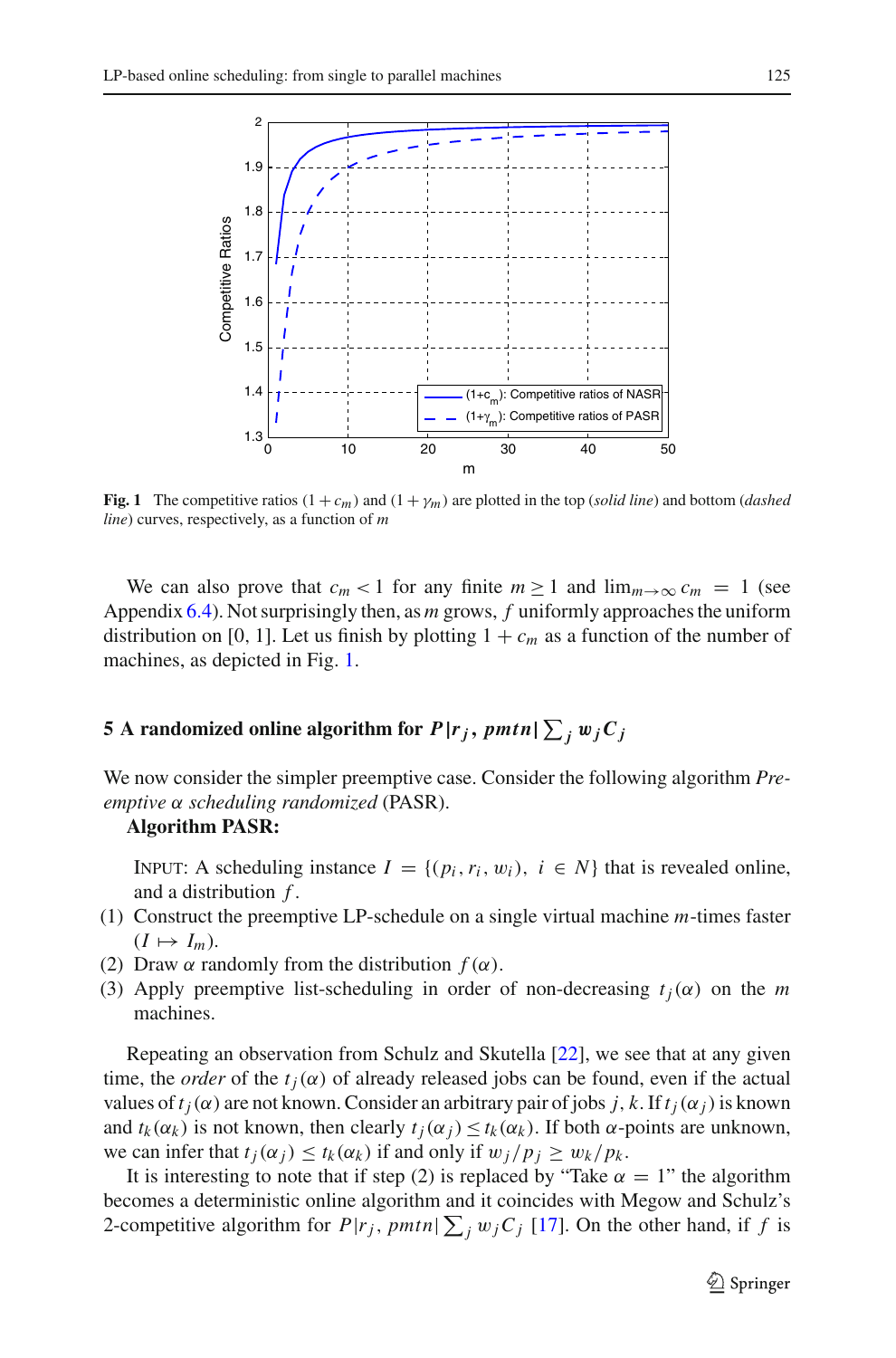taken as the uniform distribution in [0, 1], PASR is also 2-competitive (and this follows as a consequence of the forthcoming analysis).

Let  $C_j^{\alpha}$  denote the completion time of job *j* in the schedule output by algorithm PASR. Consider job *j*. Define *J* as the set of jobs that start before job *j* in the LPschedule. For any  $k \neq j$ , let  $\eta_k$  denote the fraction of job k that is completed in the LP-schedule by time  $t_i(0^+)$ ; note that we are using a slightly different definition for  $\eta_k$  than the definition used in Sects. [3](#page-6-0) and [4.](#page-9-0) Note that  $\eta_k = 0$ ,  $\forall k \notin J$ . We also have that  $t_j(0^+) \ge \sum_{k \in J} \eta_k \frac{p_k}{m}$ . Now, define  $K_1 = \{k \mid t_k(\alpha) < t_j(0^+) \}$  and  $K_2 = \{k \mid t_i(0^+) < t_k(\alpha) < t_i(\alpha)\}$  (*K* = *K*<sub>1</sub> ∪ *K*<sub>2</sub> is the set of jobs that can preempt job *j*). Note that jobs  $k \in K_2$  preempt job *j* in the LP-schedule and are all processed in the interval  $[t_j(0^+), t_j(\alpha)]$ . Consequently,  $t_j(\alpha) = t_j(0^+) + \sum_{k \in K_2} \frac{p_k}{m} + \alpha \frac{p_j}{m}$ . The following bound is central to our analysis.

### <span id="page-17-0"></span>**Lemma 5.1**

$$
C_j^{\alpha} \leq t_j(\alpha) + \left(1 - \frac{\alpha}{m}\right) p_j + \sum_{k \in J, \eta_k \geq \alpha} \left(1 - \frac{\eta_k}{m}\right) \frac{p_k}{m}.
$$

*Proof* We first note that if the LP-schedule is busy, then at least one machine is busy in the schedule defined by PASR. Thus, by time  $t_i(0^+)$ , the LP-schedule will have processed a total of  $\sum_{k \in K_1} \eta_k \frac{p_k}{m}$  and consequently, so will have the schedule defined by algorithm PASR.

We now make some assumptions that can only increase the completion time of job *j*: (1) Job *j* has not begun processing in the schedule defined by PASR at time  $t_i(0^+)$ and (2) jobs  $k \in K_2$  are released at time  $t_i(0^+)$  (note that, originally, jobs in  $K_2$  were released sometime in the interval  $[t_i(0^+), t_i(\alpha)]$ ). Under Assumptions (1) and (2), at time  $t_j(0^+)$ , the amount of *available* processing that remains from  $K_1 \cup K_2$  is at most  $\sum_{k \in K_2} p_k + \sum_{k \in K_1} (1 - \frac{\eta_k}{m}) p_k$ . Since we have *m* machines, by standard averaging arguments, we have that

$$
C_j^{\alpha} \le t_j(0^+) + \sum_{k \in K_2} \frac{p_k}{m} + \sum_{k \in K_1} \left(1 - \frac{\eta_k}{m}\right) \frac{p_k}{m} + p_j
$$
  
=  $t_j(0^+) + \sum_{k \in K_2} \frac{p_k}{m} + \sum_{k \in J, \eta_k \ge \alpha} \left(1 - \frac{\eta_k}{m}\right) \frac{p_k}{m} + p_j$   
=  $t_j(0^+) + \sum_{k \in K_2} \frac{p_k}{m} + \alpha \frac{p_j}{m} + \left(1 - \frac{\alpha}{m}\right) p_j + \sum_{k \in J, \eta_k \ge \alpha} \left(1 - \frac{\eta_k}{m}\right) \frac{p_k}{m}$   
=  $t_j(\alpha) + \left(1 - \frac{\alpha}{m}\right) p_j + \sum_{k \in J, \eta_k \ge \alpha} \left(1 - \frac{\eta_k}{m}\right) \frac{p_k}{m}.$ 

 $\Box$ 

The next lemma generalizes a result by Schulz and Skutella [\[22](#page-26-9)].

<span id="page-17-1"></span>**Lemma 5.2** *Suppose there exists a distribution*  $f(\alpha)$  *and a constant*  $\gamma_m \in (0, 1)$  *such that:*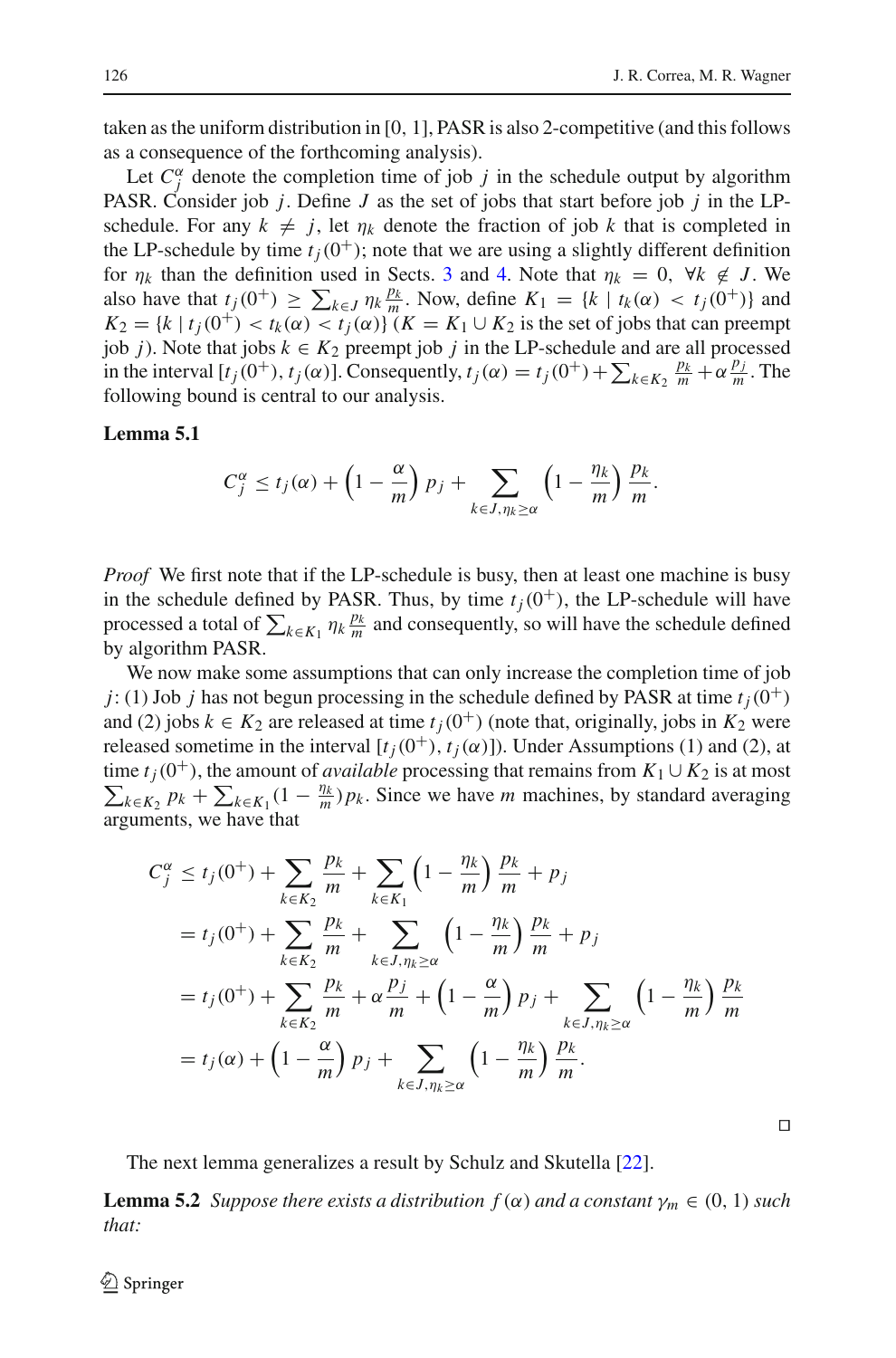- max<sub> $\alpha \in [0,1]$ </sub> $f(\alpha) \leq 1 + \gamma_m$ .
- $(1 \frac{\eta}{m}) \int_0^{\eta} f(\alpha) d\alpha \leq \gamma_m \eta, \ \forall \eta \in [0, 1].$
- $1 \frac{E\{\alpha\}}{m} \leq \frac{1+\gamma_m}{2}$ .

*Then, Algorithm PASR is*  $(1 + \gamma_m)$ *-competitive.* 

*Proof* Using Lemma [5.1,](#page-17-0) we have that

$$
\mathrm{E}\left[C_j^{\alpha}\right] \leq \mathrm{E}\left[t_j(\alpha)\right] + \mathrm{E}\left[\left(1-\frac{\alpha}{m}\right)p_j\right] + \mathrm{E}\left[\sum_{k \in J, \eta_k \geq \alpha} \left(1-\frac{\eta_k}{m}\right)\frac{p_k}{m}\right].
$$

We bound each term individually:

$$
E[t_j(\alpha)] = E[t_j(0^+) + t_j(\alpha) - t_j(0^+)]
$$
  
\n
$$
= t_j(0^+) + \int_0^1 f(\alpha)(t_j(\alpha) - t_j(0^+))d\alpha
$$
  
\n
$$
\leq t_j(0^+) + (1 + \gamma_m)(M_j - t_j(0^+))
$$
  
\n
$$
= (1 + \gamma_m)M_j - \gamma_m t_j(0^+);
$$
  
\n
$$
E\left[\left(1 - \frac{\alpha}{m}\right)p_j\right] = \left(1 - \frac{E[\alpha]}{m}\right)p_j \leq (1 + \gamma_m)\frac{p_j}{2};
$$
  
\n
$$
E\left[\sum_{k \in J, \eta_k \geq \alpha} \left(1 - \frac{\eta_k}{m}\right)\frac{p_k}{m}\right] = \sum_{k \in J} \left(1 - \frac{\eta_k}{m}\right)\frac{p_k}{m}\int_0^{\eta_k} f(\alpha)d\alpha
$$
  
\n
$$
\leq \gamma_m \sum_{k \in J} \eta_k \frac{p_k}{m} \leq \gamma_m t_j(0^+).
$$

Summing the terms it follows that

$$
E[C_j^{\alpha}] \le (1+\gamma_m)M_j - \gamma_m t_j(0^+) + (1+\gamma_m)\frac{p_j}{2} + \gamma_m t_j(0^+) = (1+\gamma_m)\left(M_j + \frac{p_j}{2}\right).
$$

Multiplying by  $w_j$  and summing over  $j$ , we conclude that

$$
E\left[\sum_{j\in N} w_j C_j^{\alpha}\right] \le (1+\gamma_m) \sum_{j\in N} w_j (M_j + p_j/2)
$$
  
=  $(1+\gamma_m)(Z_R^m(I) + \sum_{j\in N} w_j p_j/2) \le (1+\gamma_m)Z^m(I).$ 

 $\Box$ 

<sup>2</sup> Springer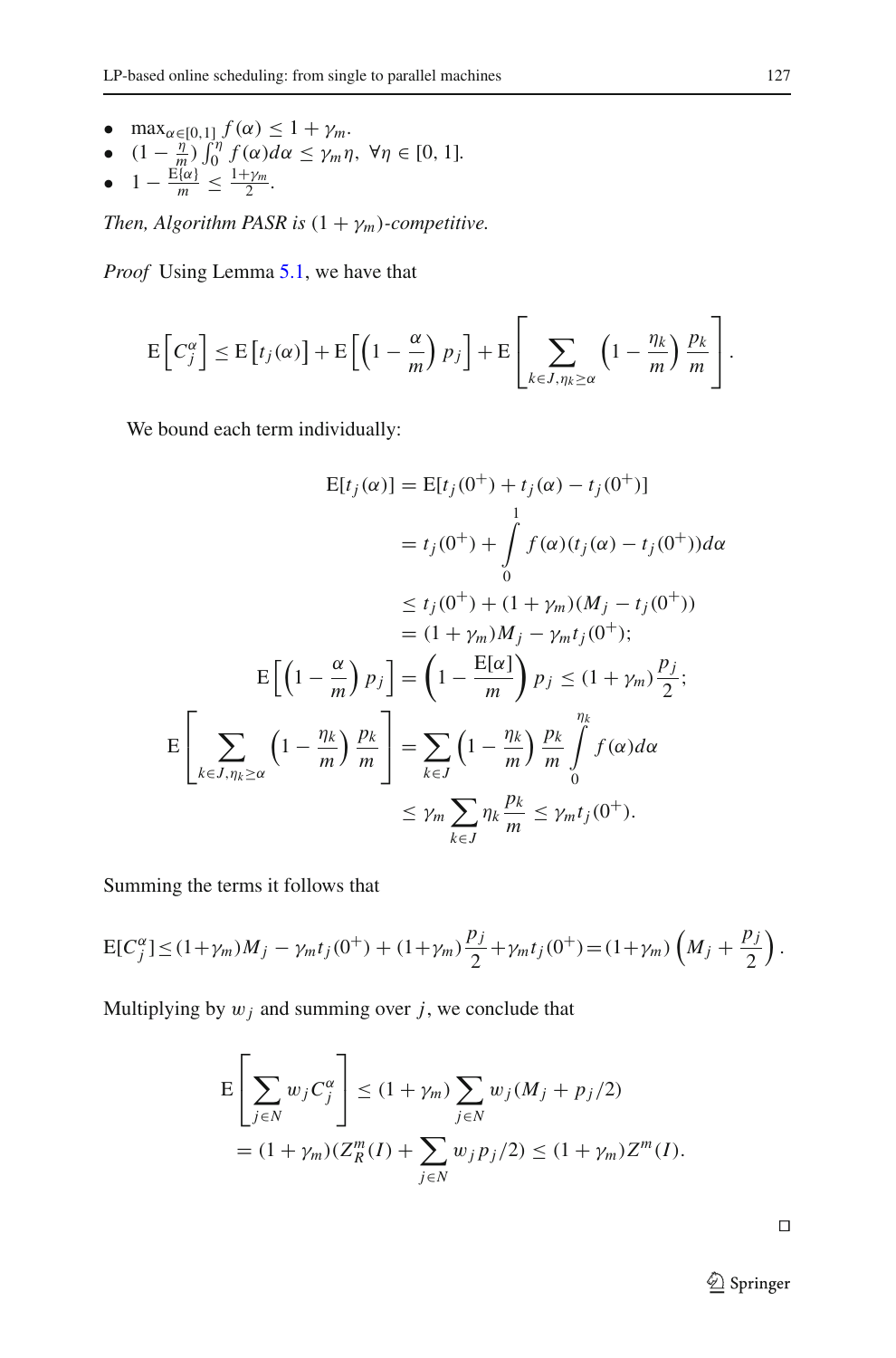Consider the following distribution for  $\alpha$  for the case where we have *m* machines:

$$
f(\alpha) = \begin{cases} \gamma_m \frac{m^2}{(m-\alpha)^2}, & \alpha \in [0, \delta_m] \\ (1 + \gamma_m), & \alpha \in (\delta_m, 1], \end{cases}
$$

where  $\gamma_m = \frac{\delta_m(m-\delta_m)}{m-\delta_m(1-\delta_m)}$  and  $\delta_m \in (0, 1]$ . Note that for  $m = 1$ , if we let  $\delta_1 = \frac{1}{2}$ , then  $\gamma_1 = \frac{1}{3}$  and *f* is exactly the distribution chosen by Schulz and Skutella [\[22](#page-26-9)], which gives a  $(1 + \gamma_1) = \frac{4}{3}$ -competitive algorithm. We now show that the best possible choices for  $\delta_m$  are  $\delta_2 = 2(\sqrt{2} - 1)$  and  $\delta_m = 1$ , for all  $m \ge 3$ . For simplicity we separate the cases  $m = 2$  and  $m \geq 3$ .

In the case  $m \geq 3$ , we have that  $\gamma_m = \frac{m-1}{m}$  and the distribution becomes:

$$
f(\alpha) = \gamma_m \frac{m^2}{(m - \alpha)^2}, \quad \alpha \in (0, 1].
$$

In the series of lemmas that follow, we show that the above distribution satisfies the conditions of Lemma [5.2,](#page-17-1) proving Theorem [5.3](#page-19-0) (the competitive ratios are plotted in Fig. [1\)](#page-16-1).

<span id="page-19-1"></span><span id="page-19-0"></span>**Theorem 5.3** *Algorithm PASR is*  $(2 - 1/m)$ *-competitive for m*  $\geq$  3*.* 

**Lemma 5.4** *For m*  $\geq$  3*, we have that*  $\max_{\alpha \in [0,1]} f(\alpha) \leq 1 + \gamma_m$ .

*Proof* Note that  $f(\alpha)$  is increasing; consequently,

$$
\max_{\alpha \in [0,1]} f(\alpha) = \frac{m}{m-1}.
$$

Since  $(1 + \gamma_m) = 2 - 1/m$ , the bound clearly holds for  $m \ge 3$ .

We now present a result related to the second requirement of Lemma [5.2.](#page-17-1)

**Lemma 5.5** *For m*  $\geq$  1*, we have that* 

$$
\left(1-\frac{\eta}{m}\right)\int\limits_{0}^{\eta}f(\alpha)d\alpha=\gamma_{m}\eta, \ \forall\eta\in[0,1].
$$

*Proof*  $\left(1 - \frac{\eta}{m}\right) \int_0^{\eta} f(\alpha) d\alpha = \left(1 - \frac{\eta}{m}\right) \gamma_m m \frac{\eta}{m - \eta} = \gamma_m \eta.$ 

Finally, we address the third requirement of Lemma [5.2.](#page-17-1)

<span id="page-19-2"></span>**Lemma 5.6** *For m*  $\geq$  2*,* 

$$
1 - \frac{\mathbf{E}[\alpha]}{m} \le \frac{1 + \gamma_m}{2}.\tag{9}
$$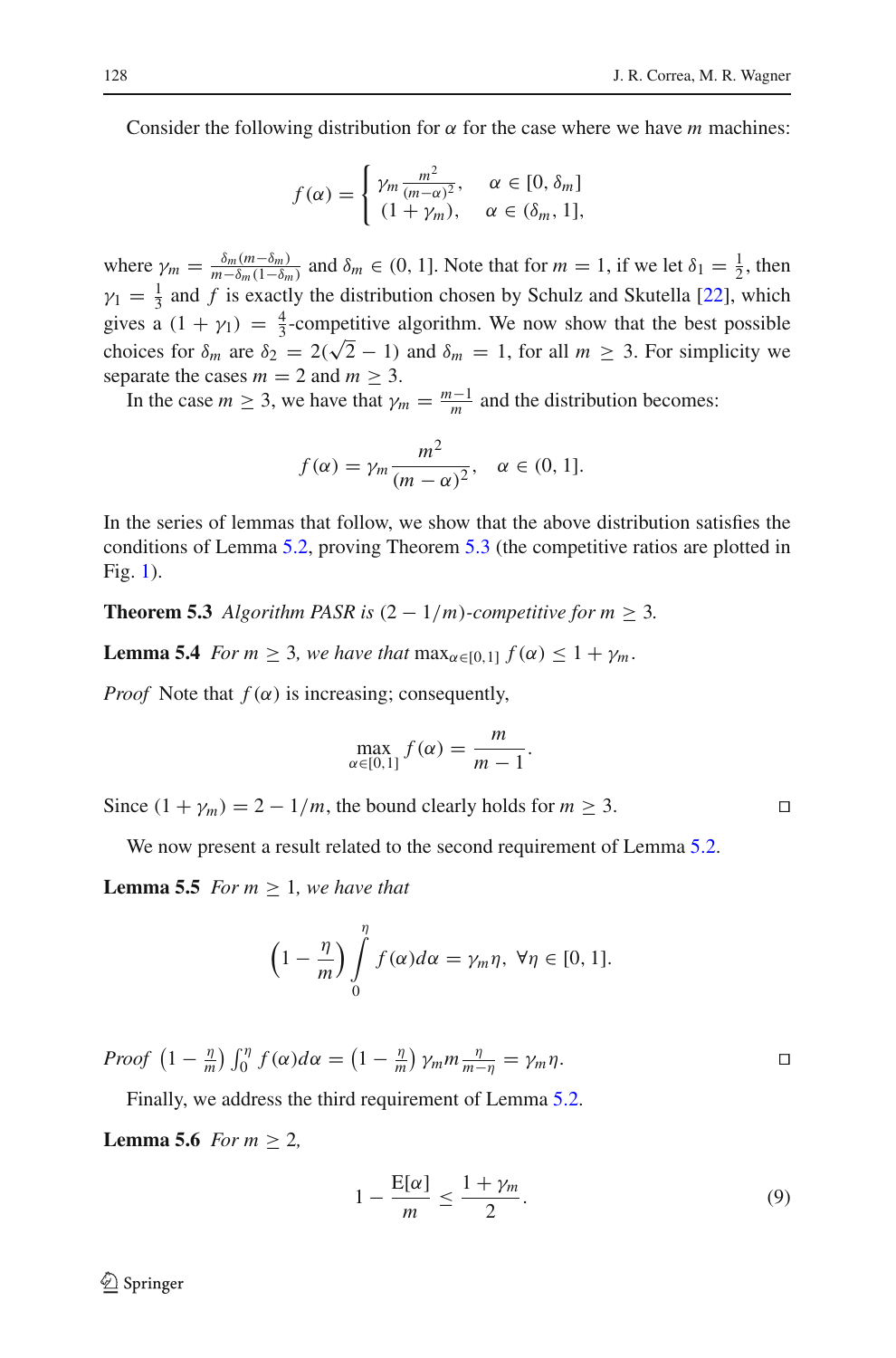*Proof* We first drop the subscript *m* from  $\gamma_m$ . We may express E[ $\alpha$ ] as

$$
E[\alpha] = \gamma m^2 \left( \frac{1}{m-1} + \ln \left( \frac{m-1}{m} \right) \right).
$$

Note that

$$
1 - \frac{E[\alpha]}{m} = (m - 1) \ln \left( \frac{m}{m - 1} \right) \quad \text{and} \quad \frac{1 + \gamma}{2} = \frac{2m - 1}{2m}.
$$

Therefore, it is sufficient to prove that for  $m \geq 2$ ,

$$
\ln\left(\frac{m}{m-1}\right) \le \frac{2m-1}{2m(m-1)}.
$$

Letting  $x = m/(m - 1)$  (note that  $m \ge 2 \Leftrightarrow x \in (1, 2]$ ), it is equivalent to show

$$
\ln(x) \le \frac{x^2 - 1}{2x}.
$$

Enlarging the range of *x*, we see that the inequality holds with equality at  $x = 1$ . The inequality would then be true iff the RHS increases faster than the LHS. Taking derivatives, we need to show that  $\frac{1}{x} \le \frac{x^2+1}{2x^2}$ , which clearly holds for any real *x*.  $\square$ 

Consequently, Lemmas [5.2](#page-17-1) and [5.4](#page-19-1)[–5.6](#page-19-2) give us Theorem [5.3.](#page-19-0)

Consequently, Lemmas 5.2 and 5.4–5.6 give us Theorem 5.3.<br>Similarly, in the case  $m = 2$ , we have that  $\gamma = \frac{\delta(2-\delta)}{2-\delta(1-\delta)}$  and  $\delta = 2(\sqrt{2}-1)$ , and the distribution becomes:

$$
f(\alpha) = \begin{cases} \gamma \frac{4}{(2-\alpha)^2}, & \alpha \in [0, \delta] \\ (1+\gamma), & \alpha \in (\delta, 1]. \end{cases}
$$

In this situation we can again show that the distribution satisfies the conditions of Lemma [5.2,](#page-17-1) proving the second result of this section.

**Theorem 5.7** *Algorithm PASR is*  $(1 + \gamma)$ *-competitive for m* = 2*, where*  $(1 + \gamma)$  < 1.5225*.*

*Proof* We start by observing that  $f(\alpha)$  is increasing in  $(0, \delta]$ . Then,

$$
\max_{\alpha \in [0,\delta]} f(\alpha) = \gamma \frac{4}{(2-\delta)^2} \le 1 + \gamma,
$$

for all  $-2(\sqrt{2}+1) \le \delta \le 2(\sqrt{2}-1)$ , so the first condition in Lemma [5.2](#page-17-1) follows.

To see the second requirement of Lemma [5.2,](#page-17-1) note that for  $\eta \leq \delta$ , we have that  $(1 - \frac{\eta}{2}) \int_0^{\eta} f(\alpha) d\alpha = (1 - \frac{\eta}{2}) 2\gamma \frac{\eta}{2 - \eta} = \gamma \eta$ . On the other hand, for  $\eta > \delta$ ,

$$
\int_{0}^{\eta} f(\alpha) d\alpha = \frac{2\eta - 2\delta + \delta^2 + \delta\eta}{2 - \delta(1 - \delta)} \leq \gamma \eta \frac{2}{2 - \eta},
$$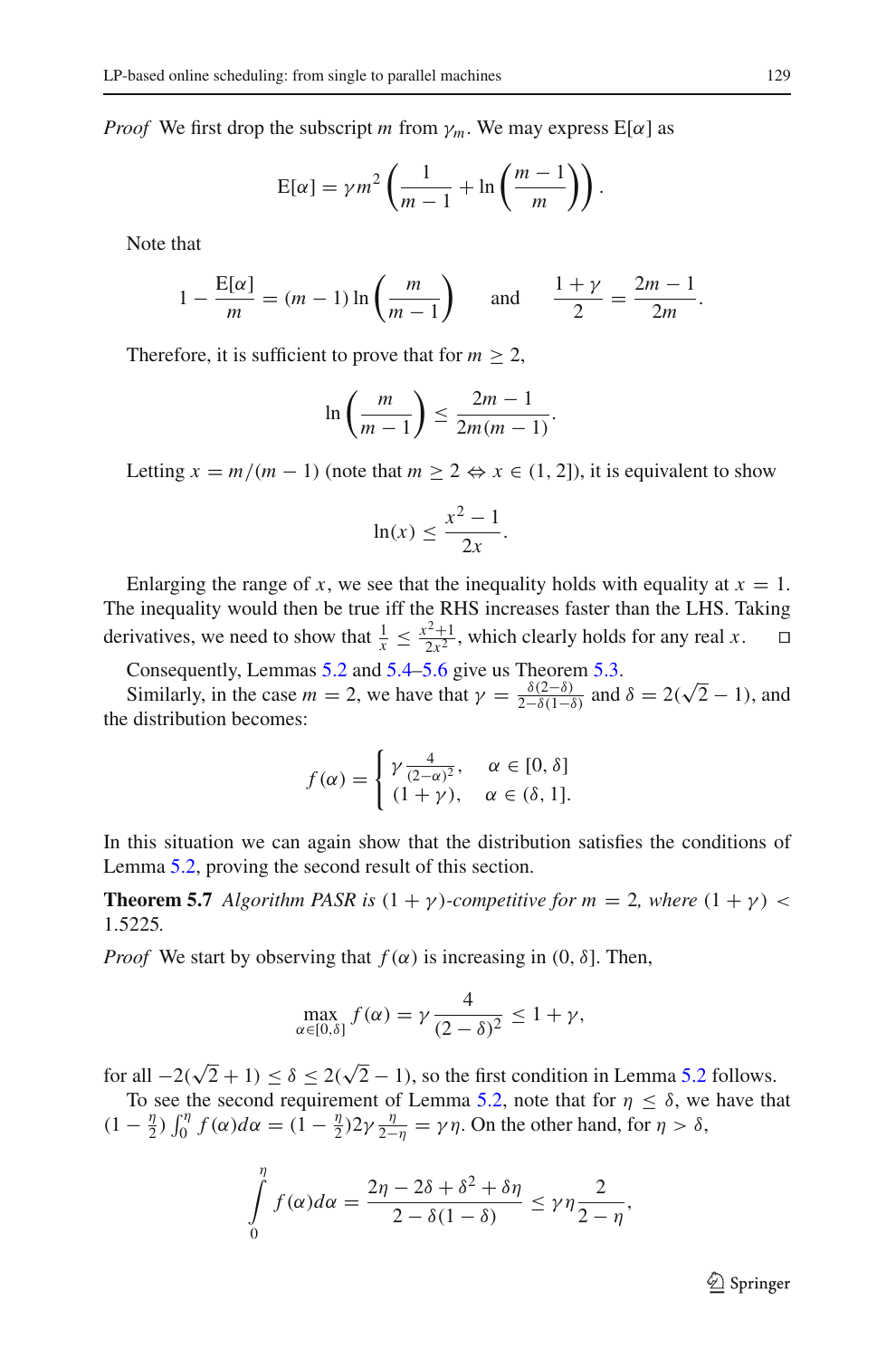for the chosen values of  $\gamma$  and  $\delta$ .

Finally, we address the third requirement of Lemma [5.2.](#page-17-1)

$$
1 - \frac{E[\alpha]}{2} \le \frac{1 + \gamma}{2},\tag{10}
$$

which follows immediately since  $E[\alpha] = 4\gamma \left(\frac{\delta}{2-\delta} + \ln\left(\frac{2-\delta}{2}\right)\right) + (1+\gamma)\frac{1-\delta^2}{2}$ .

To finish the section we observe that our analysis is tight. Indeed, for  $m \geq 3$ , setting  $\eta = 1$  in the second requirement of Lemma [5.2](#page-17-1) implies that  $\gamma_m \ge (m-1)/m$ . Similarly, for  $m = 2$ , setting  $\eta = \delta_2$  in the second requirement of Lemma [5.2](#page-17-1) implies that  $\gamma_2 \geq \frac{\delta(2-\delta)}{2-\delta(1-\delta)}$ .

### <span id="page-21-0"></span>**6 Computational results**

To conclude this paper, we present a computational study of our algorithms when the problem data is randomly generated. To the best of our knowledge, this study is one of the first computational investigations of LP-based scheduling algorithms. Particularly, we believe it is the first that considers the combination of online algorithms, a multiple machine environment and the objective of minimizing the weighted sum of completion times. We are aware of only two other papers that investigate a similar topic. Savelsbergh et al. [\[19](#page-26-11)] perform an extensive computational study of a number of heuristics and approximation algorithms for the single machine problem  $1|r_j|\sum_j w_jC_j$  (the offline version). As in their work, our results suggest that the practical performance of LP-based scheduling algorithms is much better than what theory predicts. However, it is worth noting that Albers and Schröder [\[2](#page-26-21)] perform a computational study of online algorithms for parallel machine scheduling problems with the objective of minimizing the makespan. They experimentally show that online algorithms that perform well on randomly generated data do not necessarily perform well on real-world data.

We let the data for each job be independent realizations of uniformly distributed random variables:  $r_i \sim U[0, R]$ ,  $p_i \sim U[0, P]$  and  $w_i \sim U[0, W]$ , for  $i = 1, \ldots, n$ .

We now describe our general approach. We first fix the parameters *R*, *P* and *W* and vary *m* and *n*. Then, we fix *m* and *n* and vary *R*, *P* and *W*. For each set of parameters we run 1000 trials to give the mean, max and standard deviation (presented in this order) of the ratio of the cost of the online algorithm (NAS, NASR or PASR) to the lower bound given in Lemma [2.1.](#page-5-0)

#### 6.1 NAS

We first fix  $R = P = W = 10$  and study the effect of changing *m* and *n*.

|       | $n = 10$                              | $n = 100$                | $n = 500$                |
|-------|---------------------------------------|--------------------------|--------------------------|
| $m=1$ | (1.2226, 1.4321, 0.0421)              | (1.0283, 1.0433, 0.0019) | (1.0056, 1.0063, 0.0001) |
|       | $m = 10$   $(1.3275, 1.5293, 0.0559)$ | (1.1579, 1.1842, 0.0063) | (1.0421, 1.0449, 0.0009) |
|       | $m = 25$ (1.3308, 1.5548, 0.0614)     | (1.2613, 1.2866, 0.0076) | (1.0871, 1.0943, 0.0017) |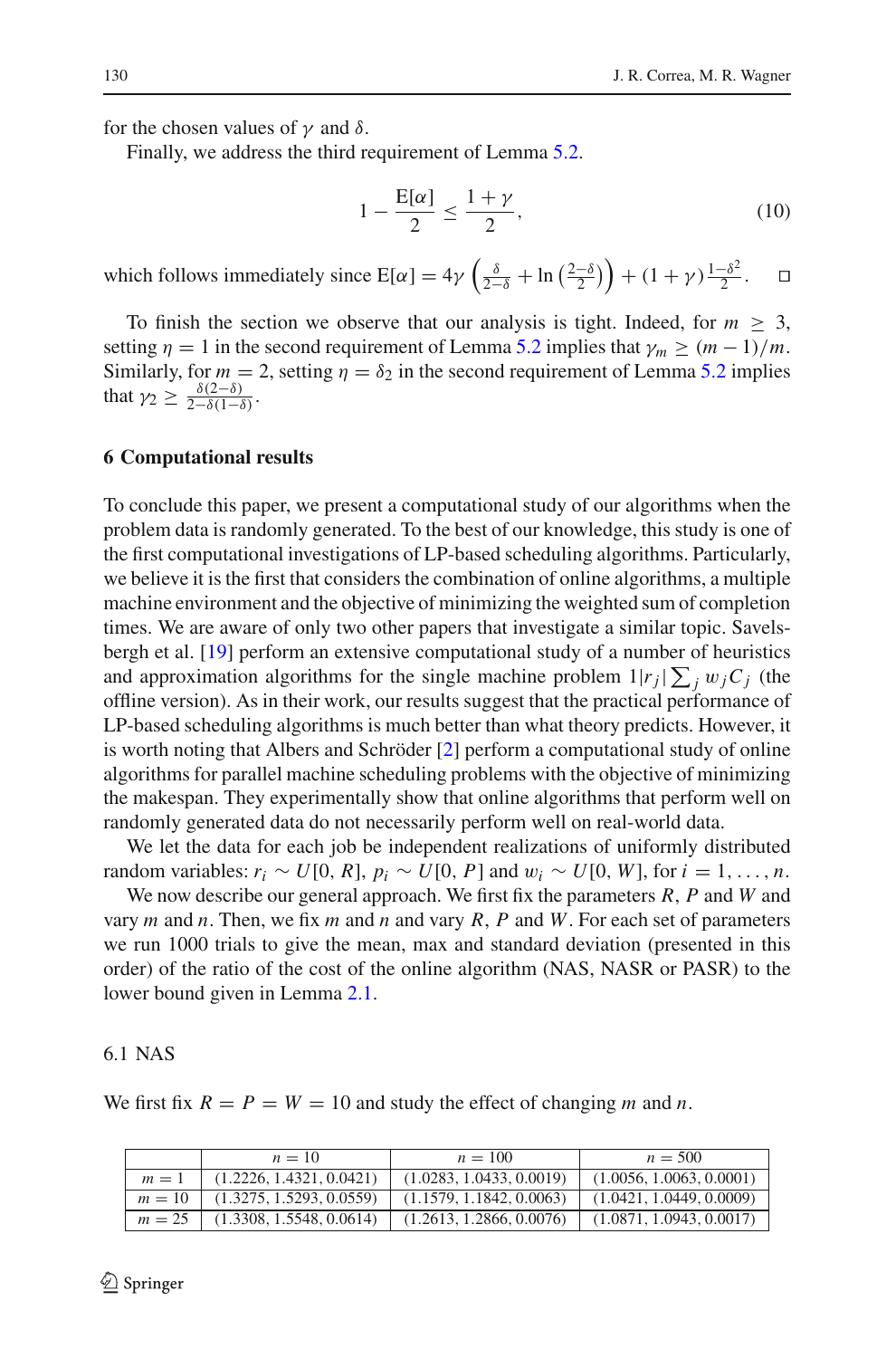Next, we fix  $P = W = 10$  and let R depend on *n*; specifically, we let  $R = n$  for *n* ∈ {10, 100, 500}. We also vary *m* as before: *m* ∈ {1, 10, 25}.

|        | $R = n = 10$             | $R = n = 100$            | $R = n = 500$            |
|--------|--------------------------|--------------------------|--------------------------|
| $m=1$  | (1.2226, 1.4321, 0.0421) | (1.0463, 1.0958, 0.0111) | (1.0131, 1.0252, 0.0031) |
| $m=10$ | (1.3275, 1.5293, 0.0559) | (1.0526, 1.0677, 0.0045) | (1.0112, 1.0128, 0.0005) |
| $m=25$ | (1.3308, 1.5548, 0.0614) | (1.0521, 1.0674, 0.0045) | (1.0110, 1.0123, 0.0004) |

Finally, we fix  $m = 10$  and  $n = 100$  (the middle case) and vary R, P and W in the following set {1, 10}; we present the eight results below.

|        | $(R, P) = (1, 1)$        | $(R, P) = (1, 10)$       |
|--------|--------------------------|--------------------------|
| $W=1$  | (1.1057, 1.1139, 0.0026) | (1.1579, 1.1776, 0.0053) |
| $W=10$ | (1.1057, 1.1157, 0.0025) | (1.1583, 1.1784, 0.0054) |
|        |                          |                          |
|        | $(R, P) = (10, 1)$       | $(R, P) = (10, 10)$      |
| $W=1$  | (1.0799, 1.0915, 0.0040) | (1.1578, 1.1876, 0.0061) |
| $W=10$ | (1.0799, 1.0928, 0.0041) | (1.1581, 1.1816, 0.0061) |

### 6.2 NASR

We first fix  $R = P = W = 10$  and study the effect of changing *m* and *n*. The expected competitive ratio for  $m = 1$ ,  $m = 10$  and  $m = 25$  are 1.6853, 1.9673 and 1.9869, respectively.

|          | $n = 10$                 | $n = 100$                | $n = 500$                |
|----------|--------------------------|--------------------------|--------------------------|
| $m=1$    | (1.2140, 1.5575, 0.0569) | (1.0336, 1.0429, 0.0026) | (1.0075, 1.0083, 0.0002) |
| $m = 10$ | (1.3186, 1.5094, 0.0574) | (1.1536, 1.1849, 0.0065) | (1.0415, 1.0449, 0.0009) |
| $m = 25$ | (1.3331, 1.6013, 0.0607) | (1.2574, 1.2835, 0.0081) | (1.0863, 1.0918, 0.0016) |

Next, we fix  $P = W = 10$  and let R depend on *n*; specifically, we let  $R = n$  for *n* ∈ {10, 100, 500}. We also vary *m* as before: *m* ∈ {1, 10, 25}.

| $R = n = 10$                                                                        | $R = n = 100$            | $R = n = 500$            |
|-------------------------------------------------------------------------------------|--------------------------|--------------------------|
| $m = 1$ (1.2140, 1.5575, 0.0569)                                                    | (1.0449, 1.0903, 0.0098) | (1.0121, 1.0238, 0.0030) |
| $m = 10$ (1.3186, 1.5094, 0.0574) (1.0517, 1.0717, 0.0044) (1.0109, 1.0124, 0.0004) |                          |                          |
| $m = 25$ (1.3331, 1.6013, 0.0607) (1.0516, 1.0685, 0.0045) (1.0109, 1.0123, 0.0005) |                          |                          |

Finally, we fix  $m = 10$  and  $n = 100$  and vary R, P and W in the following set {1, 10}; we present the eight results below.

|        | $(R, P) = (1, 1)$                                   | $(R, P) = (1, 10)$       |
|--------|-----------------------------------------------------|--------------------------|
| $W=1$  | (1.1080, 1.1190, 0.0028)                            | (1.1553, 1.1711, 0.0053) |
| $W=10$ | $(1.1079, 1.1207, 0.0027)$ (1.1551, 1.1739, 0.0052) |                          |

|        | $(R, P) = (10, 1)$       | $(R, P) = (10, 10)$      |
|--------|--------------------------|--------------------------|
| $W=1$  | (1.0808, 1.0945, 0.0046) | (1.1535, 1.1766, 0.0065) |
| $W=10$ | (1.0812, 1.0951, 0.0047) | (1.1533, 1.1772, 0.0066) |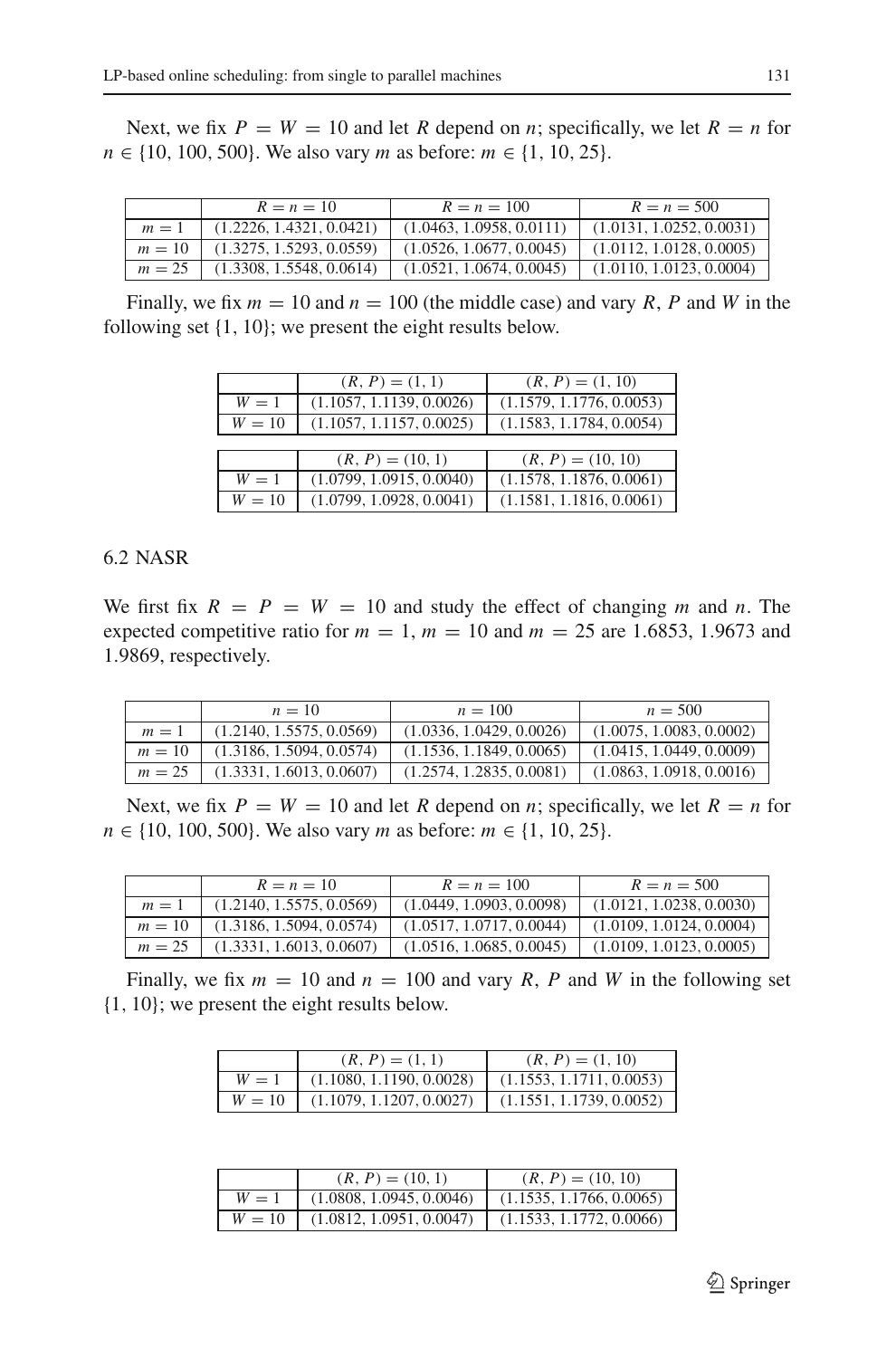## 6.3 PASR

We first fix  $R = P = W = 10$  and study the effect of changing *m* and *n*. The expected competitive ratio for  $m = 1$ ,  $m = 10$  and  $m = 25$  are 1.3333, 1.8961 and 1.9595, respectively.

| $n=10$                                                     | $n = 100$                | $n = 500$                |
|------------------------------------------------------------|--------------------------|--------------------------|
| $m = 1$ (1.0887, 1.5016, 0.0650)                           | (1.0015, 1.0091, 0.0013) | (1.0000, 1.0004, 0.0000) |
| $m = 10$ (1.2678, 1.3957, 0.0461)                          | (1.0430, 1.0756, 0.0110) | (1.0015, 1.0038, 0.0006) |
| $m = 25$ (1.3081, 1.4914, 0.0559) (1.1515, 1.2112, 0.0160) |                          | (1.0117, 1.7732, 0.0242) |

Next, we fix  $P = W = 10$  and let R depend on *n*; specifically, we let  $R = n$  for *n* ∈ {10, 100, 500}. We also vary *m* as before: *m* ∈ {1, 10, 25}.

|          | $R = n = 10$             | $R = n = 100$            | $R = n = 500$            |
|----------|--------------------------|--------------------------|--------------------------|
| $m=1$    | (1.0887, 1.5016, 0.0650) | (1.0107, 1.0595, 0.0071) | (1.0028, 1.0189, 0.0019) |
| $m = 10$ | (1.2678, 1.3957, 0.0461) | (1.0426, 1.0540, 0.0037) | (1.0090, 1.0105, 0.0004) |
| $m = 25$ | (1.3081, 1.4914, 0.0559) | (1.0486, 1.0634, 0.0040) | (1.0102, 1.0114, 0.0004) |

Finally, we fix  $m = 10$  and  $n = 100$  and vary R, P and W in the following set {1, 10}; we present the eight results below.

|        | $(R, P) = (1, 1)$        | $(R, P) = (1, 10)$       |
|--------|--------------------------|--------------------------|
| $W=1$  | (1.0037, 1.3452, 0.0108) | (1.0065, 1.0095, 0.0007) |
| $W=10$ | (1.0034, 1.0048, 0.0003) | (1.0065, 1.0094, 0.0007) |

|       | $(R, P) = (10, 1)$                                                 | $(R, P) = (10, 10)$      |
|-------|--------------------------------------------------------------------|--------------------------|
| $W=1$ | (1.0220, 1.0662, 0.0029)                                           | (1.0433, 1.5628, 0.0199) |
|       | $W = 10$   $(1.0219, 1.0316, 0.0023)$   $(1.0436, 1.0815, 0.0117)$ |                          |

6.4 Observations

- For all three algorithms, as *m* increases, the mean and max increase.
- For all three algorithms, as *n* increases, the mean and max decrease.
- Statistically, it seems that NAS and NASR are comparable.
- Over 1000 trials, the max ratio of NASR never exceeded the expected competitive ratio.
- Over 1000 trials, the max ratio of PASR did exceed the expected competitive ratio  $(e.g., m = 1, n = 10).$
- Fixing P, W and letting  $R = n$  vary shows that as R increases, the mean competitive ratio *decreases* for all values of *m* tested.
- Varying  $W \in (0, m]$  (and keeping other parameters constant) does not significantly affect the performance of the algorithms.

**Acknowledgements** We thank Andreas Schulz and an anonymous referee for carefully reading this manuscript and for several pointers to relevant literature. We specially thank another anonymous referee for pointing out an error in a preliminary version of Theorem [5.3.](#page-19-0) Finally, we thank Vladimir Barzov for implementing the algorithms designed in this paper. The research of the first author was partially supported by CONICYT through grants FONDECYT 1060035 and ACT08.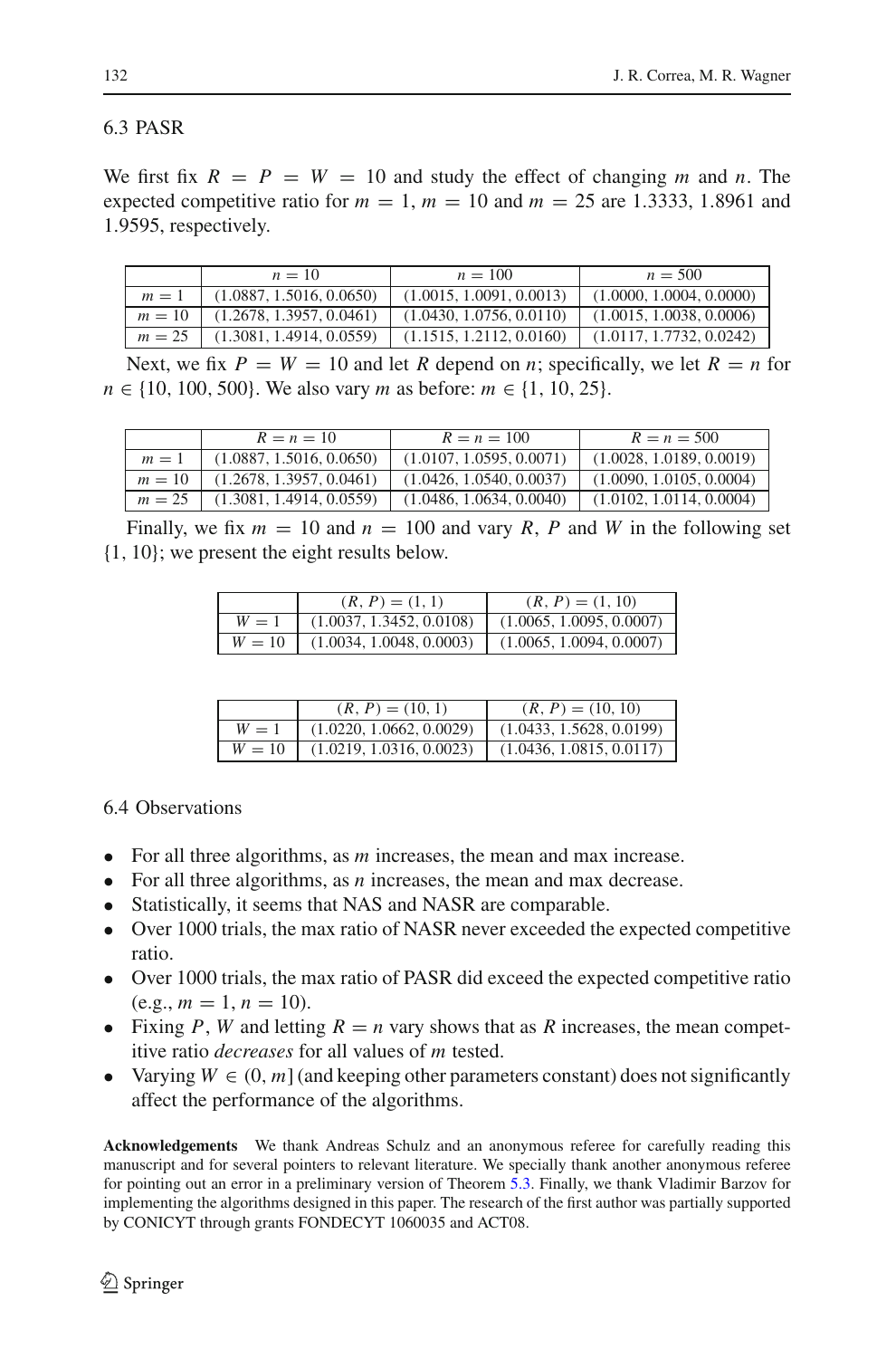### <span id="page-24-0"></span>**Appendix A: Technical details concerning Eq.** [\(5\)](#page-11-0)

In this appendix, we first discuss Eq.  $(5)$ :

$$
\ln\left(1+\frac{1}{m}-\frac{\gamma}{m}\right)+\frac{\gamma}{m}
$$
\n
$$
=\frac{e^{(-\gamma/m)}\left(1+\frac{1}{m}-\frac{\gamma}{m}-e^{(-\gamma/m)}\right)\left(m e^{(\gamma/m)}-\gamma e^{(\gamma/m)}+\frac{1}{m}e^{(\gamma/m)}+1-m\right)}{1+\frac{1}{m}-\frac{\gamma}{m}}
$$

and we then discuss some details concerning  $\delta_m$  and  $c_m$ .

Existence of  $\gamma \in (0, 1)$ 

We show that, for any finite *m*, there exists  $\gamma \in (0, 1)$  that satisfies Eq. [\(5\)](#page-11-0). Let

$$
l(\gamma) = \ln\left(1 + \frac{1}{m} - \frac{\gamma}{m}\right) + \frac{\gamma}{m}
$$

and

$$
r(\gamma) = \frac{e^{(-\gamma/m)}\left(1 + \frac{1}{m} - \frac{\gamma}{m} - e^{(-\gamma/m)}\right) \left(m e^{(\gamma/m)} - \gamma e^{(\gamma/m)} + \frac{1}{m} e^{(\gamma/m)} + 1 - m\right)}{1 + \frac{1}{m} - \frac{\gamma}{m}}.
$$

We have that  $l(0) = \ln(1 + \frac{1}{m})$  and  $r(0) = \frac{1}{m}$ ; note that for finite *m*,  $l(0)$  <  $r(0)$ . For  $\gamma = 1$ , we have that  $l(1) = \frac{1}{m}$  and  $r(1) =$  $e^{(-1/m)} (1 - e^{(-1/m)}) ((e^{(1/m)} - 1)(m - 1) + \frac{1}{m} e^{(1/m)})$ . We next show that *l*(1) > *r*(1), which is equivalent to showing  $(e^{(1/m)} + e^{(-1/m)} - 2)(m - 1) < \frac{1}{m}$ . To see the latter, we bound  $e^{(-1/m)}$  using the standard Taylor series bound  $e^{-x} \leq 1 - x + \frac{x^2}{2}$ and bound  $e^{(1/m)}$  by using

$$
e^{x} = 1 + x + \frac{x^{2}}{2!} + \frac{x^{3}}{3!} + \dots < 1 + x + \frac{x^{2}}{2} \left( 1 + x + x^{2} + \dots \right)
$$

$$
= 1 + x + \frac{x^{2}}{2} \left( \frac{1}{1-x} \right).
$$

Substituting the values we obtain  $l(1) > r(1)$ , as desired. Since both  $l(\gamma)$  and  $r(\gamma)$ are continuous functions of  $\gamma$ , it is clear that there exists a value of  $\gamma \in (0, 1)$  such that  $l(\gamma) = r(\gamma)$ .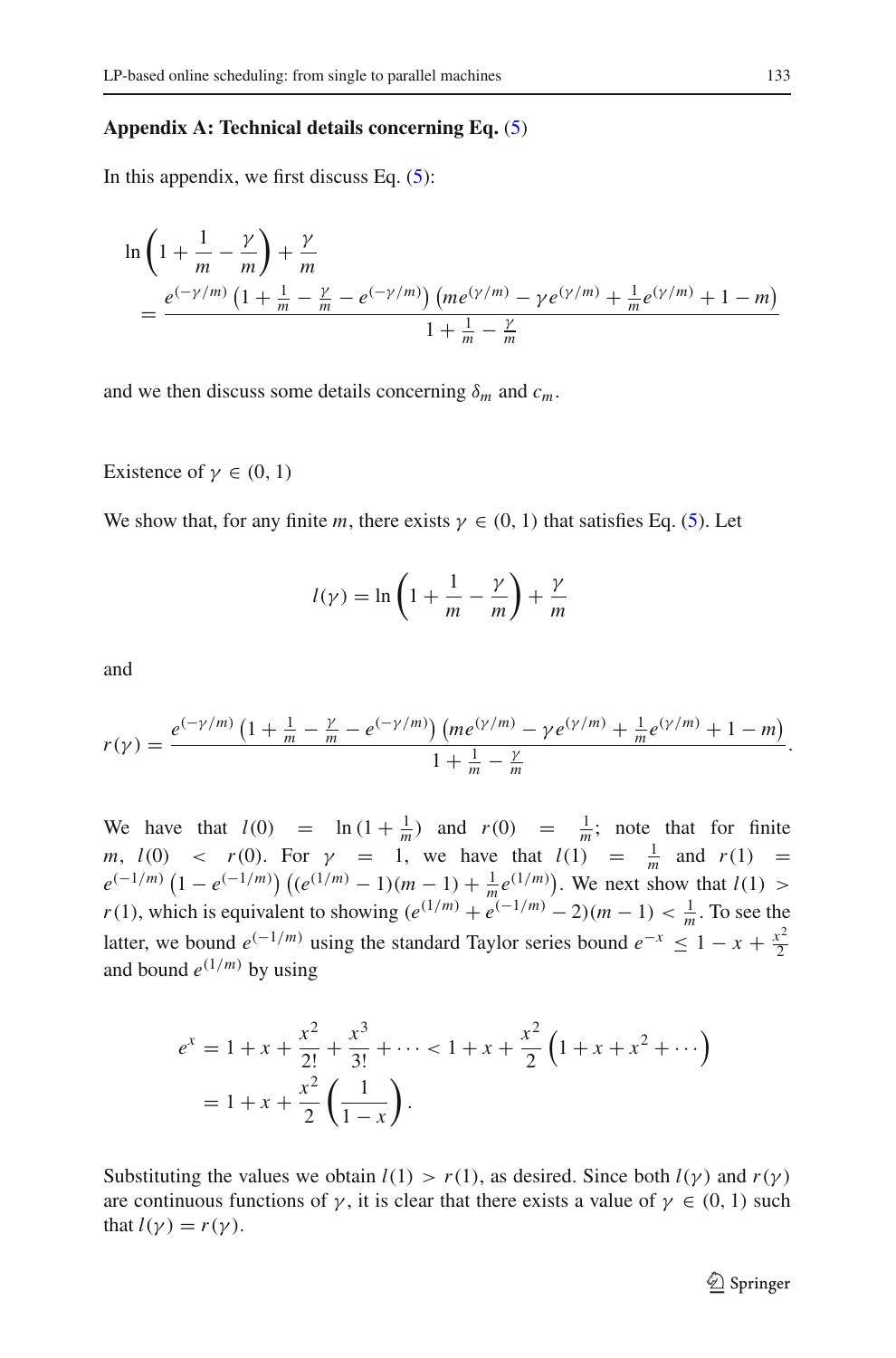### 6.5 Uniqueness of  $\gamma \in (0, 1)$

Define  $x = (1 + \frac{1}{m} - \frac{\gamma}{m})e^{(\gamma/m)} \ge 0$ ; Eq. [\(5\)](#page-11-0) can then be written as

$$
\frac{x \ln x}{x - 1} = m - \gamma + \frac{1}{m} - (m - 1)e^{-(\gamma/m)}.
$$

Let  $l(\gamma) = \frac{x \ln x}{x-1}$  and  $r(\gamma) = m - \gamma + \frac{1}{m} - (m-1)e^{-(\gamma/m)}$ . Note that

$$
\frac{d l(\gamma)}{d\gamma} = \frac{d l(\gamma)}{d x} \frac{d x}{d \gamma} = \frac{(x - 1 - \ln x)}{(x - 1)^2} \frac{(1 - \gamma)e^{(\gamma/m)}}{m^2} \ge 0
$$
  

$$
\frac{d r(\gamma)}{d \gamma} = -1 + \frac{m - 1}{m} e^{-(\gamma/m)} < 0.
$$

Consequently, there is an unique solution to Eq. [\(5\)](#page-11-0).

6.6 Feasibility of  $f(\alpha)$ :  $\delta_m \in (0, 1)$ ,  $\forall m \ge 1$ 

Using the notation and analysis from above, we have that  $\delta_m$  satisfies:  $0 < ml(0) <$  $\delta_m$  < *ml*(1) = 1.

6.7 Calculation showing  $\lim_{m\to\infty} \delta_m = 1$ 

Observing that  $ml(0) = m \ln(1 + \frac{1}{m})$  and applying l'Hôpital's Rule,

$$
\lim_{m \to \infty} m \ln \left( 1 + \frac{1}{m} \right) = \lim_{m \to \infty} \frac{\left( \frac{1}{1 + \frac{1}{m}} \right) \left( -\frac{1}{m^2} \right)}{-\frac{1}{m^2}} = 1.
$$

6.8 Calculation showing  $\lim_{m\to\infty} c_m = 1$ 

Note that  $\gamma \in (0, 1)$ ; we have that

$$
\lim_{m \to \infty} c_m = \lim_{m \to \infty} \frac{1/m}{e^{(\gamma/m)} \left(1 + \frac{1}{m} - \frac{\gamma}{m}\right) - 1}
$$
\n
$$
= \lim_{m \to \infty} \frac{-1/m^2}{e^{(\gamma/m)} \left(\frac{\gamma}{m^2} - \frac{1}{m^2}\right) + \left(1 + \frac{1}{m} - \frac{\gamma}{m}\right) e^{(\gamma/m)} \left(-\frac{\gamma}{m^2}\right)} \text{ (by l'Hôpital's Rule)}
$$
\n
$$
= 1.
$$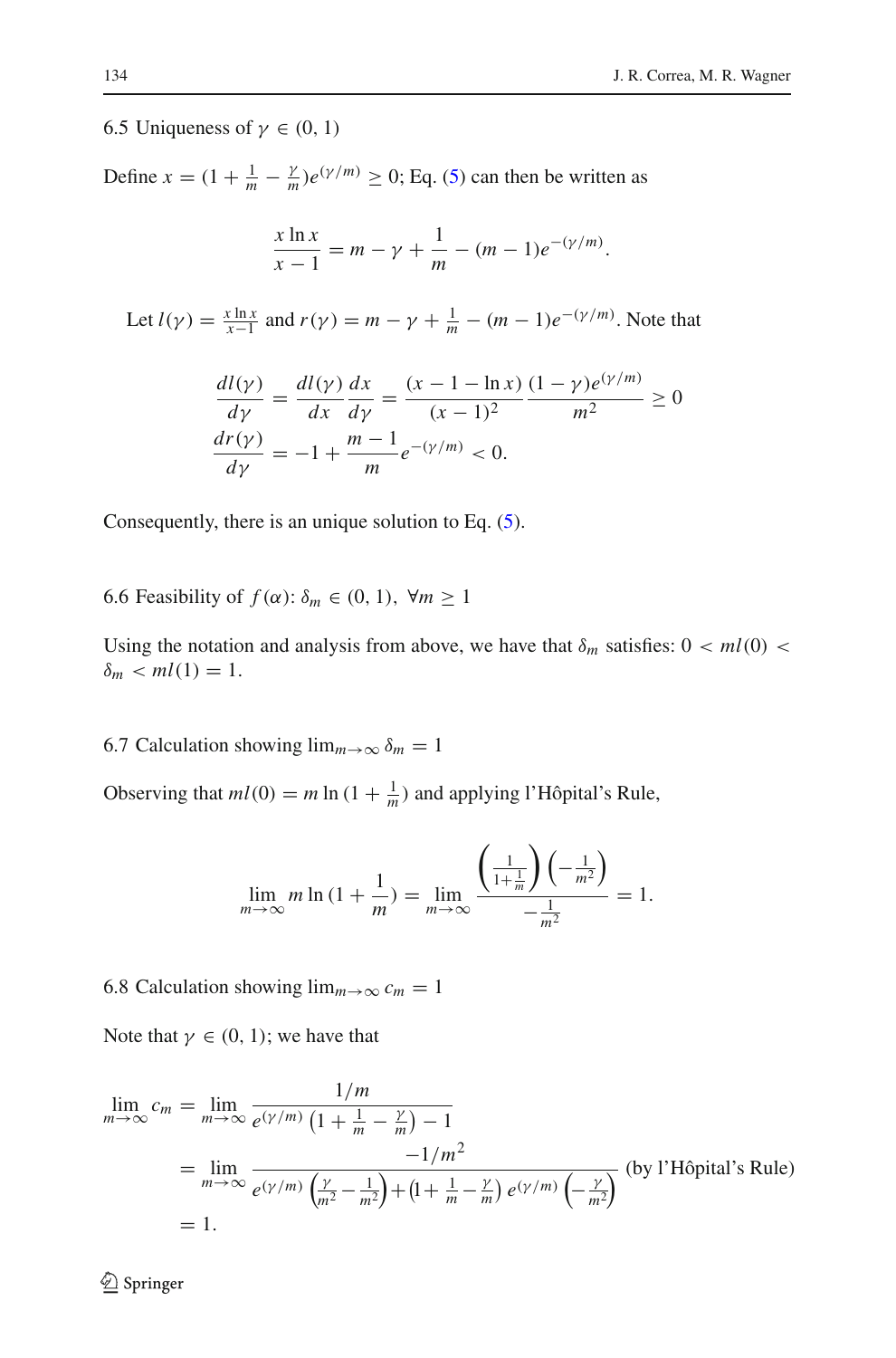### <span id="page-26-19"></span>**References**

- 1. Afrati, F., Bampis, E., Chekuri, C., Karger, D., Kenyon, C., Khanna, S., Milis, I., Queyranne, M., Skutella, M., Stein C., Sviridenko, M.: Approximation schemes for minimizing average weighted completion time with release dates. In: Proceedings of the 40th IEEE Symposium on Foundations of Computer Science (FOCS), pp. 32–43 (1999)
- <span id="page-26-21"></span>2. Albers, S., Schröder, B.: An experimental study of online scheduling algorithms. J. Exp. Algorithmics **7**, 3 (2002)
- <span id="page-26-10"></span>3. Anderson, E.J., Potts, C.N.: On-line scheduling of a single machine to minimize total weighted completion time. Math. Oper. Res. **29**, 686–697 (2004)
- <span id="page-26-3"></span>4. Chakrabarti, S., Phillips, C., Schulz, A.S., Shmoys, D.B., Stein, C., Wein, J.: Improved scheduling algorithms for minsum criteria," in Automata, Languages and Programming (ICALP), LNCS, vol. 1099, pp. 646–657. Springer, Heidelberg (1996)
- <span id="page-26-5"></span>5. Chekuri, C., Motwani, R., Natarajan, B., Stein, C.: Approximation techniques for average completion time scheduling. SIAM J. Comput. **31**, 146–166 (2001)
- <span id="page-26-7"></span>6. Chou,M.C., Queyranne,M., Simchi-Levi, D.: The asymptotic performance ratio of an on-line algorithm for uniform parallel machine scheduling with release dates. Math. Program. **106**, 137–157 (2006)
- <span id="page-26-13"></span>7. Sousa, J.P.: Time Indexed Formulations of Non-Preemptive Single-Machine Scheduling Problems. PhD thesis, Université Catholique de Louvain (1989)
- <span id="page-26-12"></span>8. Eastman, W.L., Even, S., Isaacs, I.M.: Bounds for the optimal scheduling of *n* jobs on *m* processors. Manage. Sci. **11**, 268–279 (1964)
- <span id="page-26-20"></span>9. Goemans, M.X.: A supermodular relaxation for scheduling with release dates. In: Proceedings of the 5th Integer Programming and Combinatorial Optimization Conference (IPCO), LNCS, vol. 1084, pp. 288–300. Springer, Heidelberg (1996)
- <span id="page-26-14"></span>10. Goemans, M.X.: Improved approximation algorithms for scheduling with release dates. In: Proceedings of the 8th Annual ACM–SIAM Symposium on Discrete Algorithms (SODA), New Orleans, LA, 1997. ACM, New York, 1997, pp. 591–598 (1997)
- <span id="page-26-8"></span>11. Goemans, M., Queyranne, M., Schulz, A.S., Skutella, M., Wang, Y.: Single machine scheduling with release dates. SIAM J. Discrete Math. **15**, 165–192 (2002)
- <span id="page-26-0"></span>12. Graham, R.L., Lawler, E.L., Lenstra, J.K., Rinnooy Kan, A.H.G.: Optimization and approximation in deterministic sequencing and scheduling: a survey. Ann. Discrete Math. **5**, 287–326 (1979)
- <span id="page-26-1"></span>13. Hall, L.A., Schulz, A.S., Shmoys, D.B., Wein, J.: Scheduling to minimize average completion time: off-line and on-line approximation algorithms. Math. Oper. Res. **22**, 513–544 (1997)
- 14. Hall, L.A., Shmoys, D.B., Wein, J.: Scheduling to minimize average completion time: off-line and on-line approximation algorithms. In: Proceedings of the 7th Annual ACM–SIAM Symposium on Discrete Algorithms, pp. 142–151 (1997)
- <span id="page-26-17"></span>15. Hoogeveen, J.A., Vestjens, A.P.A.: Optimal on-line algorithms for single-machine scheduling. In: Proceedings of the 5th Integer Programming and Combinatorial Optimization Conference (IPCO), LNCS, vol. 1084, pp. 404–414. Springer, Heidelberg (1996)
- <span id="page-26-16"></span>16. Kovács, A., Beck, J.C.: A global constraint for total weighted completion time. In: Proceedings of the 4th International Conference on Integration of AI and OR Techniques in Constraint Programming for Combinatorial Optimization Problems (LNCS 4510), Brussels, pp. 112–126. Springer, Heidelberg (2007)
- <span id="page-26-2"></span>17. Megow, N., Schulz, A.S.: On-line scheduling to minimize average completion time revisited. Oper. Res. Lett **32**, 485–490 (2004)
- <span id="page-26-6"></span>18. Phillips, C., Stein, C., Wein, J.: Minimizing average completion time in the presence of release dates. Math. Program. **82**, 199–223 (1998)
- <span id="page-26-11"></span>19. Savelsbergh, M.W.P., Uma, R.N., Wein, J.: An experimental study of LP-based approximation algorithms for scheduling problems. INFORMS J. Comput. **17**, 123–136 (2005)
- <span id="page-26-15"></span>20. Schulz, A.S.: New old algorithms for stochastic scheduling. In: Albers, S., Möhring, R.H., Pflug, G.C., Schultz, R. (eds.) Algorithms for Optimization with Incomplete Information, Dagstuhl Seminar Proceedings 05031, Schloss Dagstuhl, Germany (2005)
- <span id="page-26-4"></span>21. Schulz, A.S., Skutella, M.: Scheduling unrelated machines by randomized rounding. SIAM J. Discrete Math. **15**, 450–469 (2002)
- <span id="page-26-9"></span>22. Schulz, A.S., Skutella, M.: The power of  $\alpha$ -points in preemptive single machine scheduling. J. Sched. **5**, 121–133 (2002)
- <span id="page-26-18"></span>23. Seiden, S.: A guessing game and randomized online algorithms. In: Proceedings of the 32nd ACM Symposium on Theory of Computing, pp. 592–601 (2000)